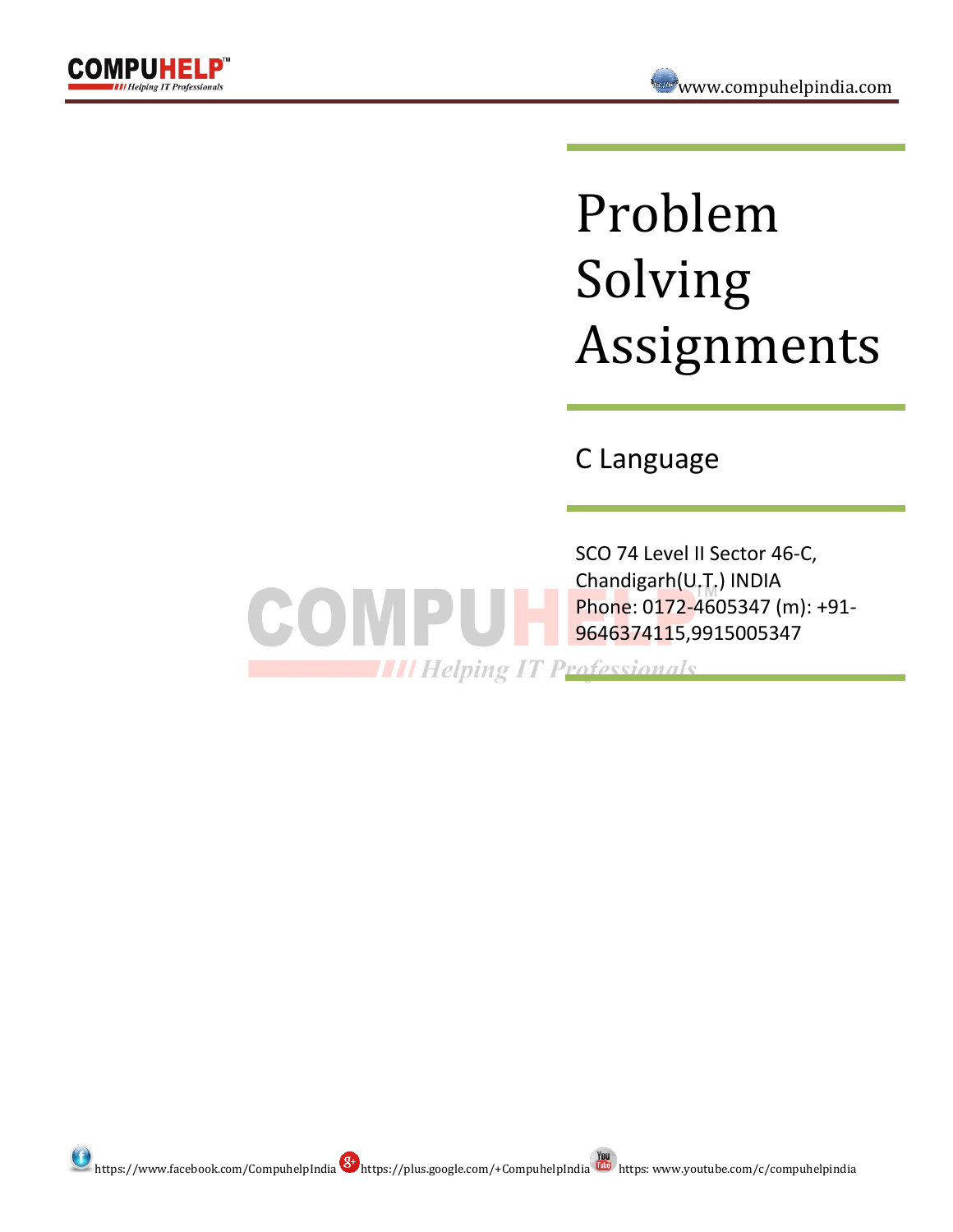



## **Introduction**

- 1. What is C?
- 2. What is operating system?
- 3. What is the role of computer memory and its types?
- 4. Which memory used at run-time of program?
- 5. What is code editor?
- 6. What is compiler?
- 7. What is IDE? Explain.
- 8. Define the following terms:
	- **Program**
	- Source File
	- **Executable File**
	- Header File
	- Comments
	- $$
	- **Statement Terminator**
	- $\blacksquare$  tc.exe
	- clrscr() Function
	- **printf**() Function
	- Keyword/Reserve words.
- 9. What is your first experience to join COMPUHELP? *fessionals*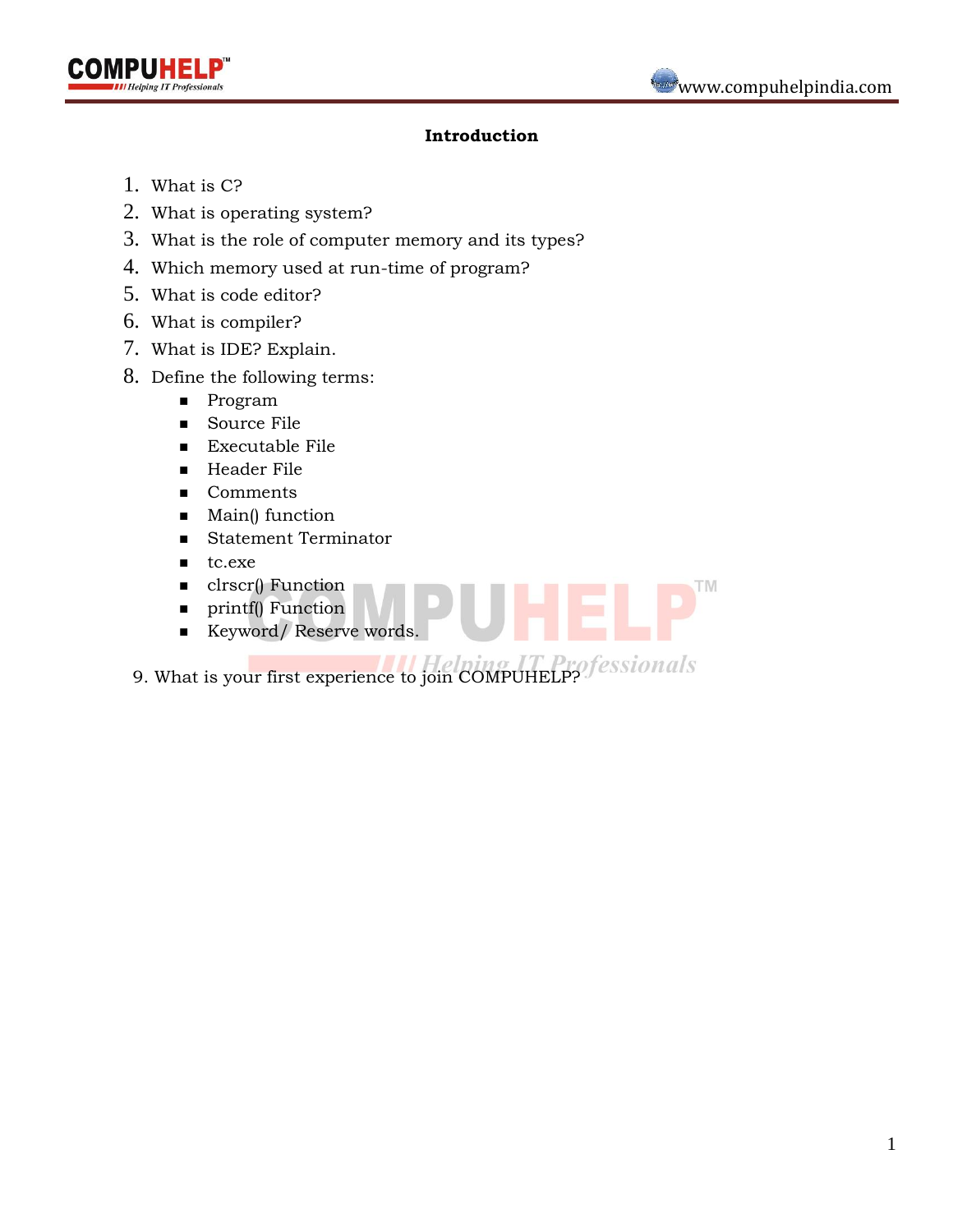



#### **Variables and Operators**

- 1. What is variable?
- 2. Write the syntax to declare the variable?
- 3. What are the basic data types in C?
- 4. What is format Specifiers? Give examples of html Specifiers.
- 5. Name the function used to get input with example?
- 6. What are the rules to assign the variable?
- 7. What is operator?
- 8. Explain types of operator?
- 9. Differentiate between pre-increment and the post-increment operator with example?
- 10.What is expression with example?

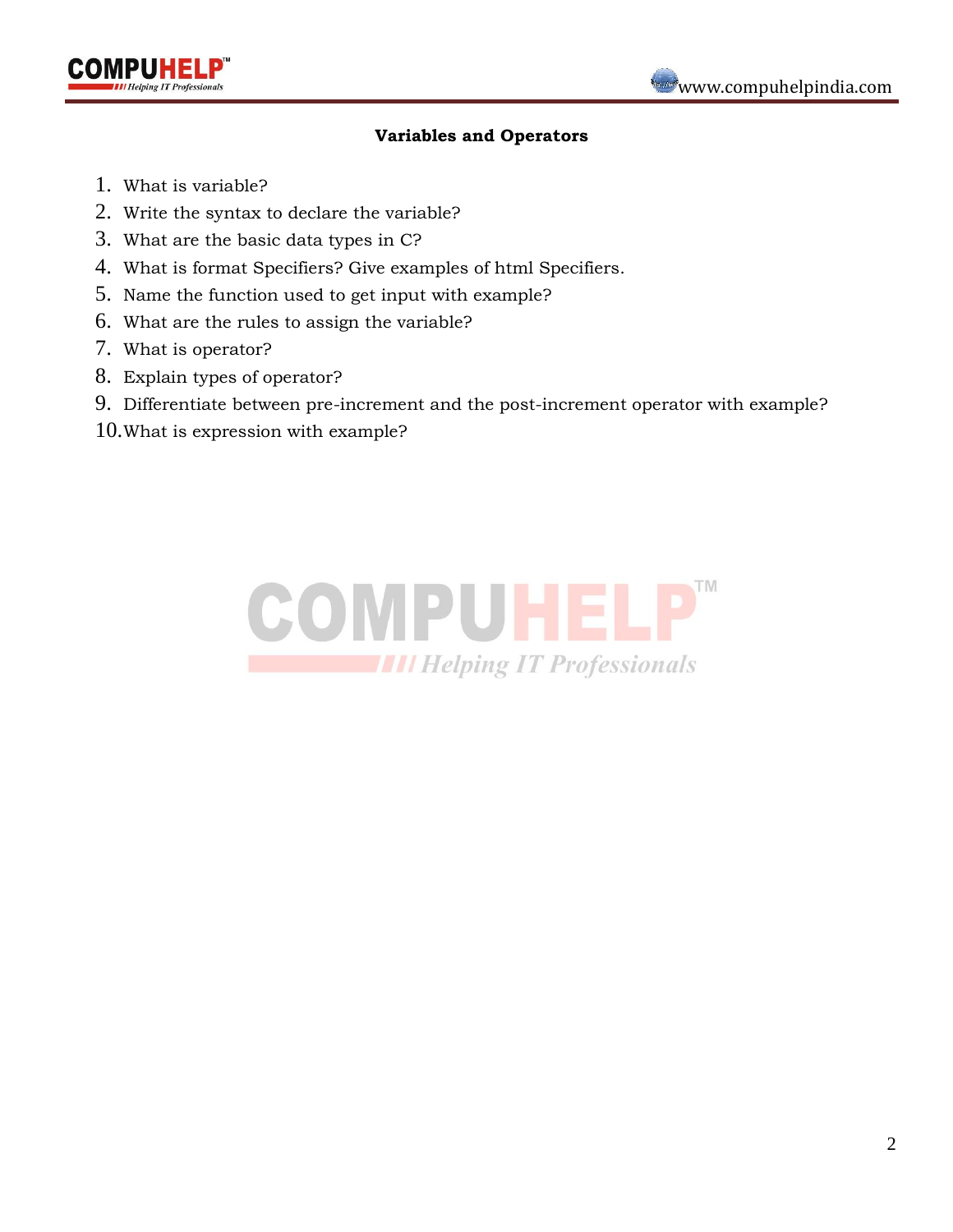



## **Conditional statements**

Q1: Enter the marks from the user and display the corresponding grades:

| Marks           | grade |
|-----------------|-------|
| 100-80          | A     |
| 80-60           | в     |
| 60-40           | C     |
| <b>Below 40</b> | Fail  |

- Q2: Accept a number and check if it is positive or negative or zero.
- Q3: Accept a number and check if it is odd or even.
- Q4: Accept a character and check whether it is vowel or not.
- Q5: Accept a character and check if it is vowel, consonant or a special character.
- Q6: Accept a number between 1 and 7 and print the corresponding week days. If the number is
- out of range, print message "wrong input".
- Q7: Accept a number between 0 and 9 and print the words equivalent.
- Q8: Accept a number between 1 and 12 and print the month it represents in words.
- Q9: Accept a number between 1 and 5. If the user:
	- Enters 1: add two numbers
	- Enters 2: subtract two numbers
	- Enters 3: division of two numbers
	- Enters 4: multiplication of two numbers
	- Enters 5: exit the program
- Q10: Enter three numbers and check the greatest out of the three.
- Q11: Enter a number and check if the number is Palindrome or not. Mals
- Q12: Enter a number and check if the number is Armstrong or not.
- Q13 :Enter a number and check Whether it is prime number or not.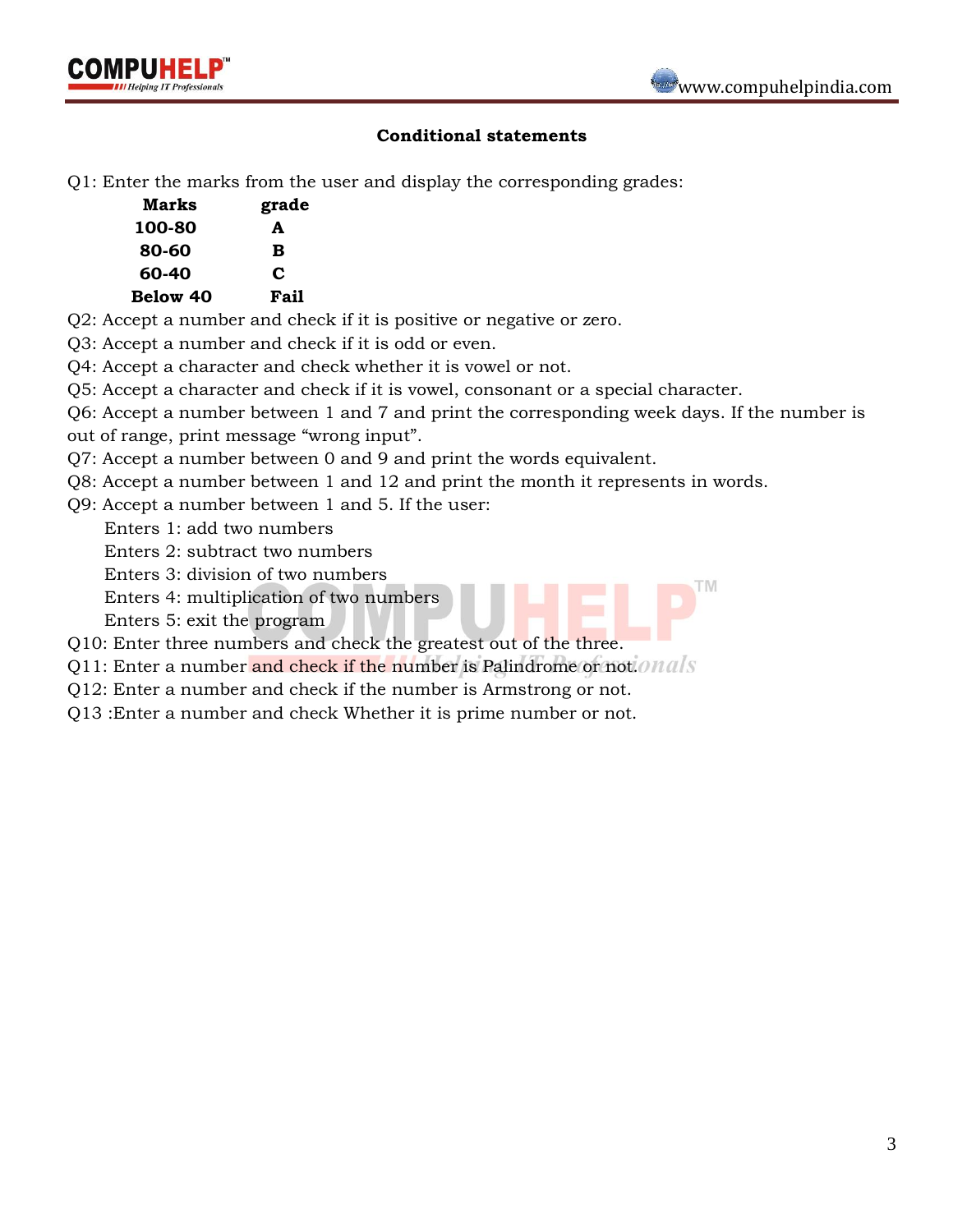#### **Switch Statements**

- Q1: Accept a number between 0 and 9 and print the words equivalent.
- Q2: Accept a number between 1 and 12 and print the months it represents in words.
- Q3: Accept a number between 1 and 7 and print the days it represents in words.
- Q4: Accept a character and check whether it is vowel or not.
- Q5: Accept a number between 1 and 5. When the user
	- Press 1: add two numbers
	- Press 2: subtract two numbers
	- Press 3: division of two numbers
	- Press 4: multiplication
	- Press 5: for exit.
- Q6: Accept a number between 1 and 5. When the user
	- Press 1 for Fibonacci series
	- Press 2 for Factorial
	- Press 3 for printing even series
	- Press 4 for printing odd series
	- Press 5 for exit

**THE Helping IT Professionals** 

UHEL

Q7: Accept a number between 1 and 5. When the user

 Press 1: print even numbers starting from 0 till the user wants Press 2: print odd numbers starting from 0 till the user wants Press 3: print the square of the number entered by the user Press 4: print the character entered by the user, that to, till the user wants Press 5 for exit

Q8: Accept a string by the user. Accept a number between 1 and 3. When the user Press 1: display the reverse of the string Press 2: display the entered string in upper case Press 3: display the entered string in lower case Do you want to continue? Press y for yes or n for no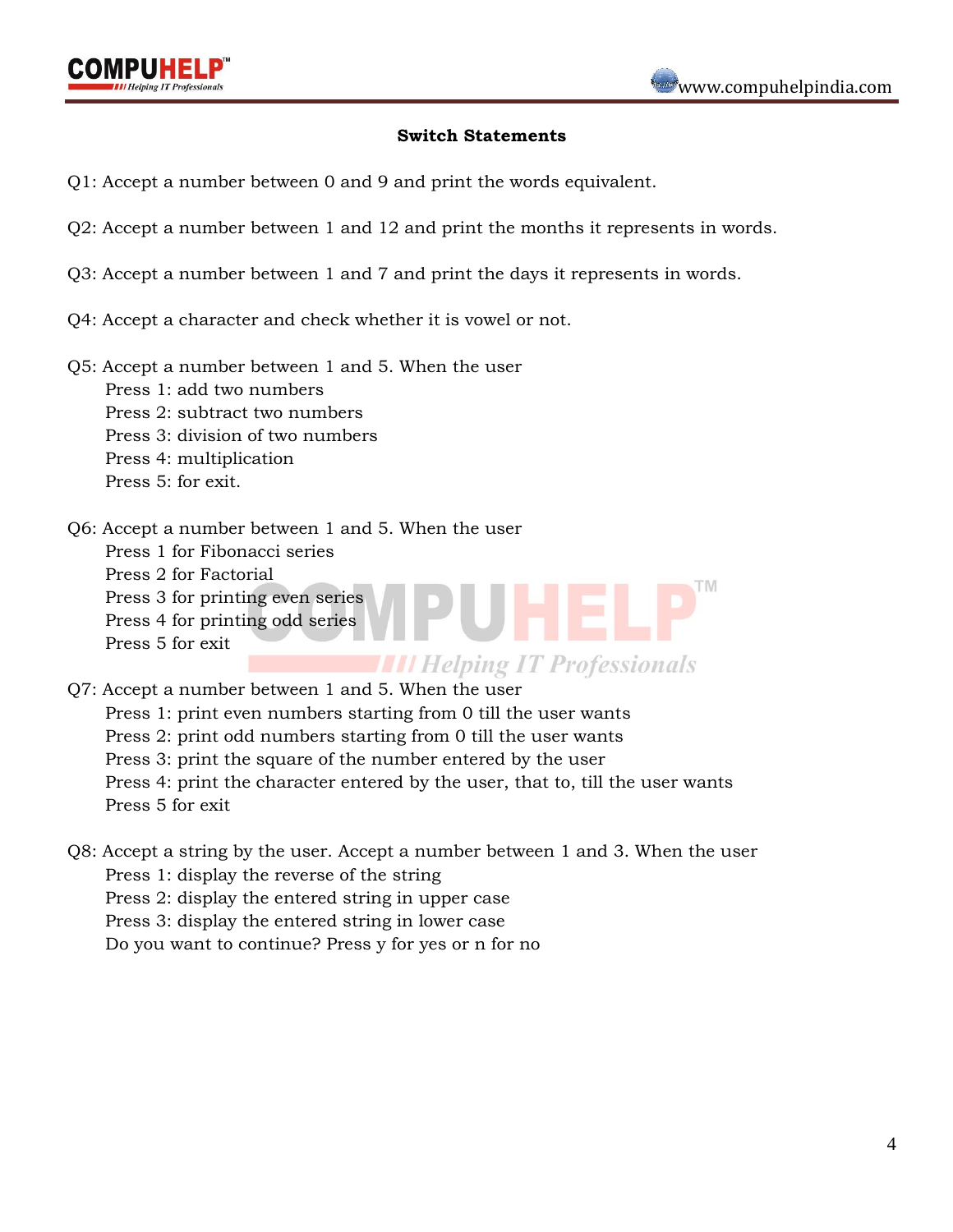

#### **LOOPS α**

- 1. Print the following output : \*\*\*\*\*\*\*\*\*\*
- 2. Print the following output :
	- \* \* \* \* \* \* \*
- 3. Print the following output :



- 4. Print the series 0 to 9 using loops.
- 5. Print the series 9 to 0 using loops.
- 6. Print the series 5 to 20 using loops.
- 7. Print the series 45 to 7 using loops.
- 8. Print the series of odd numbers till 20 using loops.
- 9. Print the series of even numbers till 20 using loops.
- 10.Print the series of odd numbers till the user enters using loops.
- 11.Print the series of even numbers till the user enters using loops.
- 12.Print the series : 0 3 6 9 12 15 18……..50
- 13.Print the Fibonacci series : 0 1 1 2 3 5 8 13……..n
- 14.Print the series : 1 2 4 8 16 32……..n
- 15.Print the series : 0 3 6 9 12 15 18……..n
- 16.Print the factorial of the number entered by the user. Output should be: 1\*2\*3\*4\*5 = 120.
- 17.Print the sum of the number entered by the user. Output should be: 1+2+3+4+5 = 15.
- 18. Print the result of  $m<sup>n</sup>$  where m and n are entered by the user.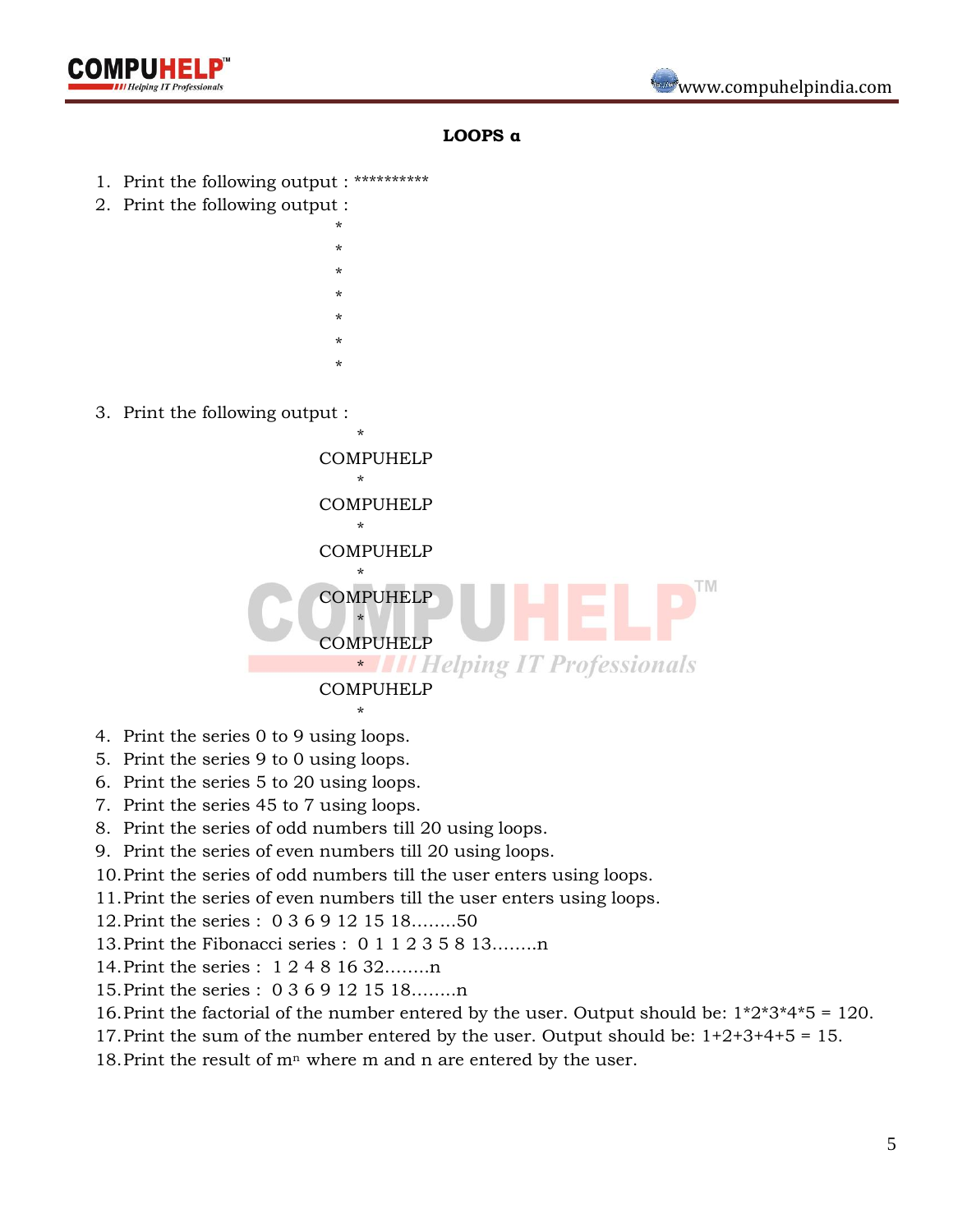

## **LOOPS β**

1. Print the following pattern : \*\*\* \*\*\* \*\*\* 2. Print the following pattern : 111 111 111 3. Print the following pattern : 123 123 123 4. Print the following pattern : 111 222 333 5. Print the following pattern : 123 **TM** 456 789 6. Print the following pattern : 333Helping IT Professionals 222 111 7. Print the following pattern : 321 321 321 8. Print the following pattern : 987 654 321 9. Print the following pattern : \* \*\* \*\*\* 10.Print the following pattern : \*\*\* \*\* \*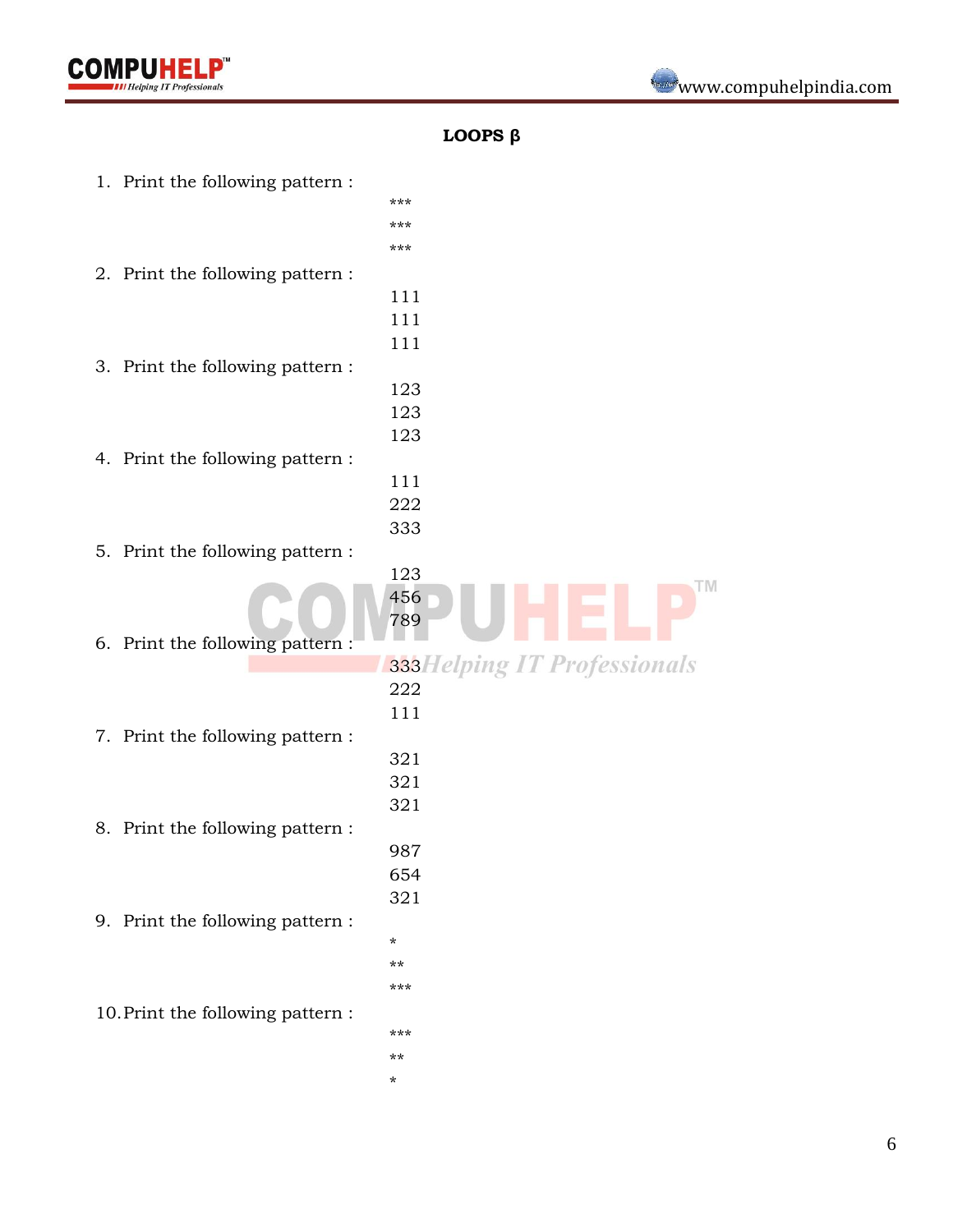| 11. Print the following pattern:  |                             |
|-----------------------------------|-----------------------------|
|                                   | $\mathbf{1}$                |
|                                   | 12                          |
|                                   | 123                         |
| 12. Print the following pattern:  |                             |
|                                   | $\mathbf{1}$                |
|                                   | 22                          |
|                                   | 333                         |
| 13. Print the following pattern:  |                             |
|                                   | 3                           |
|                                   | 22                          |
|                                   |                             |
|                                   | 111                         |
| 14. Print the following pattern:  |                             |
|                                   | 111                         |
|                                   | 22                          |
|                                   | 3                           |
| 15. Print the following pattern:  |                             |
|                                   | 3                           |
|                                   | 23                          |
|                                   | 123                         |
| 16. Print the following pattern:  |                             |
|                                   | $\frac{3}{32}$              |
|                                   |                             |
|                                   | 321Helping IT Professionals |
| 17. Print the following pattern:  |                             |
|                                   | * * *                       |
|                                   | * *                         |
|                                   | *                           |
| 18. Print the following pattern : |                             |
|                                   | 123                         |
|                                   | 12                          |
|                                   | $\mathbf{1}$                |
| 19. Print the following pattern:  |                             |
|                                   | 111                         |
|                                   | 22                          |
|                                   | 3                           |
|                                   |                             |
| 20. Print the following pattern:  | $^\star$                    |
|                                   | $\star$<br>$\star$          |
|                                   |                             |
|                                   | * *<br>*                    |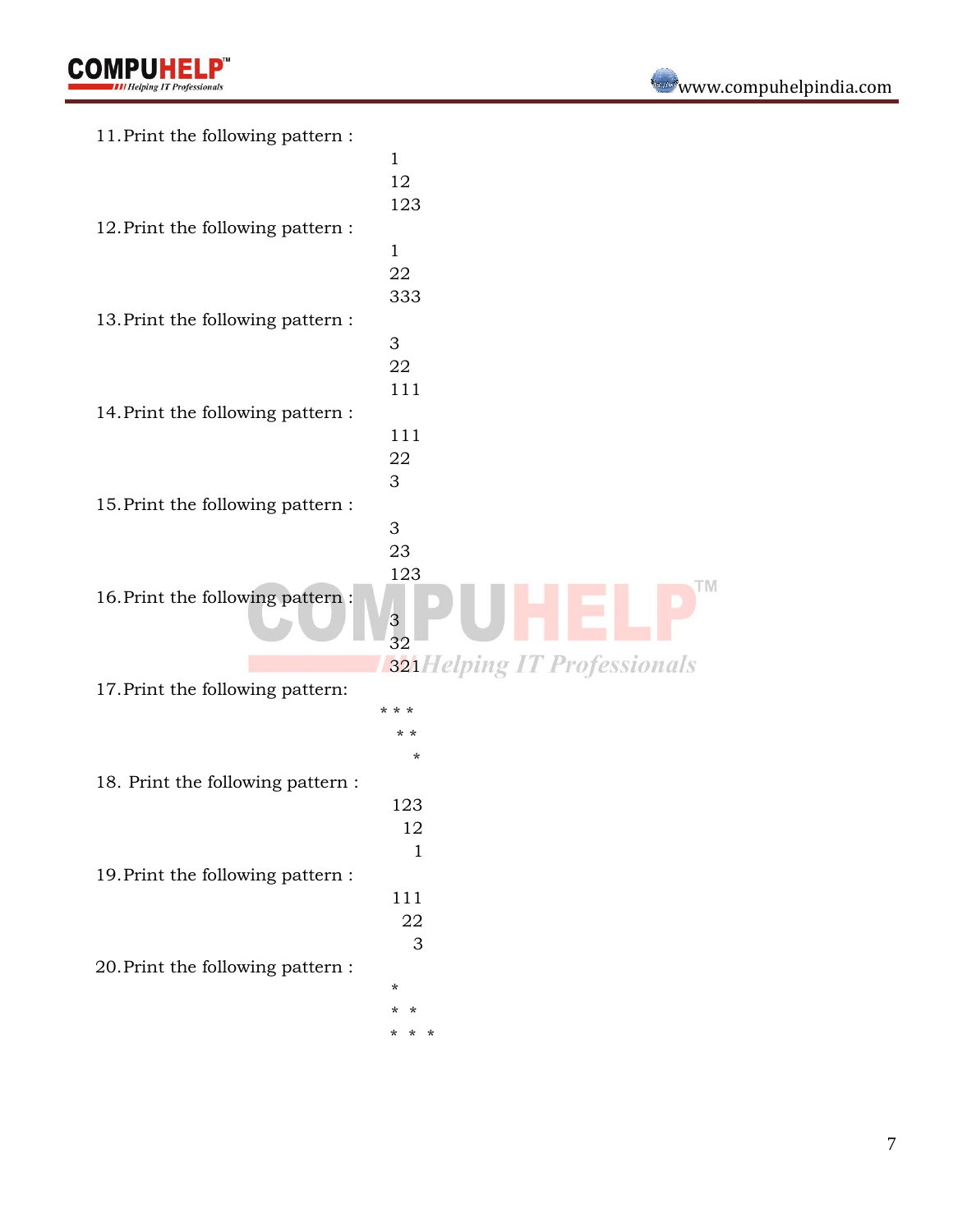|  |  | 21. Print the following pattern: |  |
|--|--|----------------------------------|--|
|--|--|----------------------------------|--|

|                                  | $\star$ |
|----------------------------------|---------|
|                                  | $* *$   |
|                                  | * * *   |
|                                  | * * * * |
| 22. Print the following pattern: |         |
|                                  | A       |
|                                  | A B     |
|                                  | A B C   |
| 23. Print the following pattern: |         |
|                                  | C B A   |
|                                  | C B     |
|                                  | C       |
| 24. Print the following pattern: |         |
|                                  | A       |
|                                  | A B     |
|                                  | A B C   |
|                                  |         |

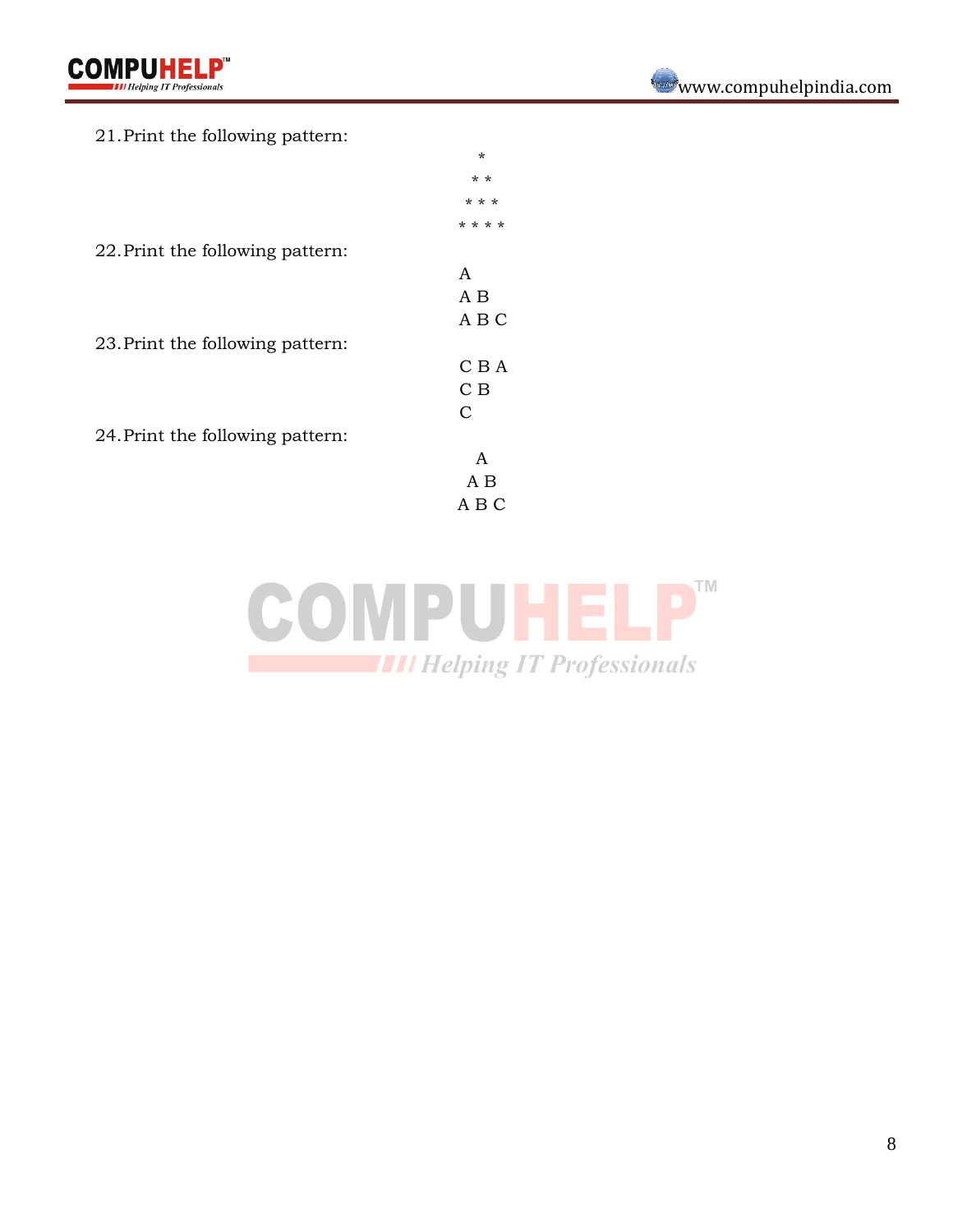

#### **While/Do-while**

- Q1: Write a program to print the series starting from 0 till the user wants.
- Q2: Write a program to print the series starting from the number entered by the user till 0.
- Q3: Write a program to print the Fibonacci series till the user wants.
- Q4: Write a program to generate a table of the entered number.
- Q5: Write a program to input marks of 5 students in 3 subjects and print their marks average marks.
- Q6: Accept a number and reverse it i.e. 1234-->4321
- Q7: Write a program to print factorial of a number entered i.e. 5\*4\*3\*2\*1=120.
- Q8: Write a program to print the series  $m<sup>n</sup>$  where m and n are entered by the user.

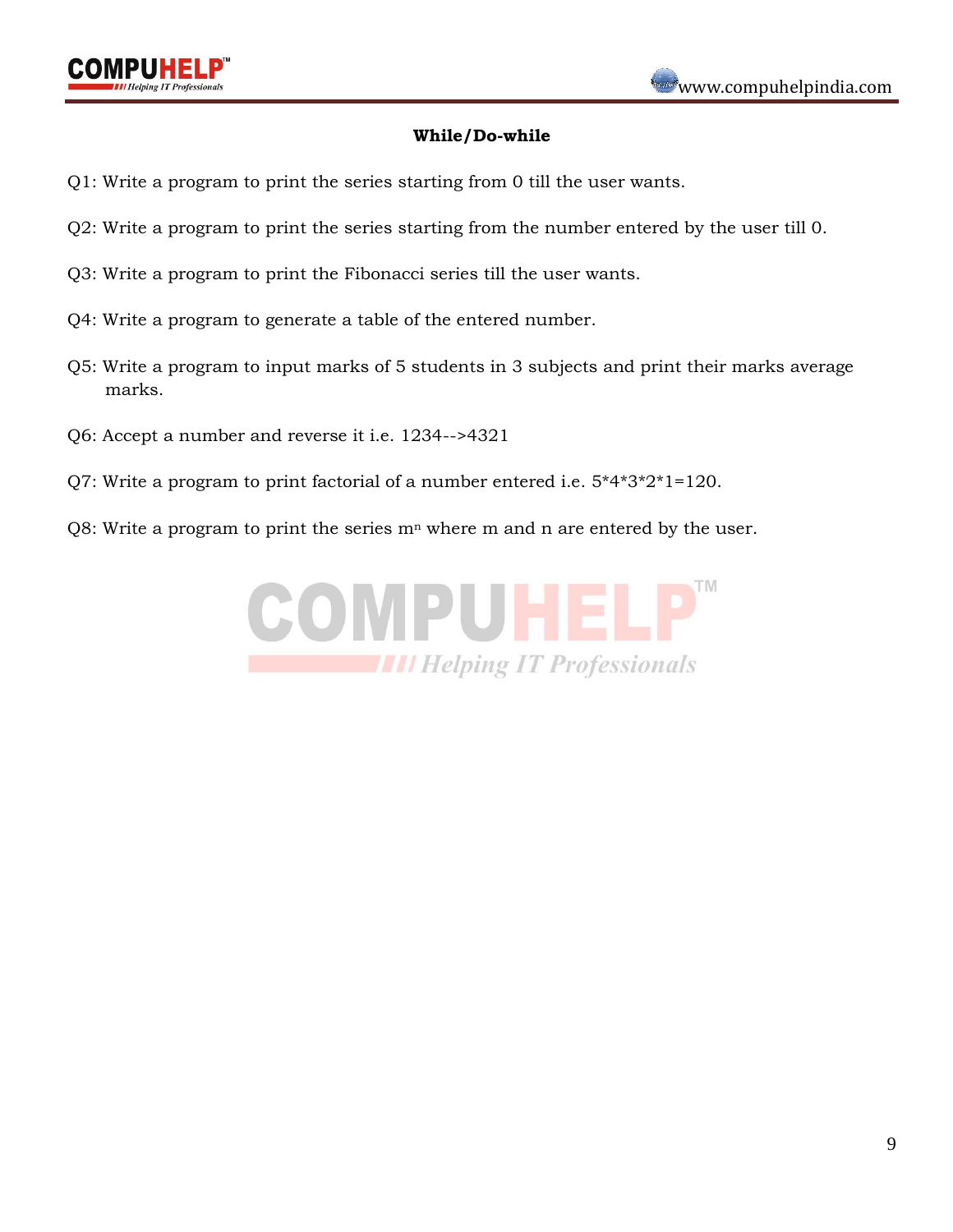

```
Variations
Q1: for (i=1; i<=3; i++)\{ printf ("%d",i);
          printf ("thanks\n");
      }
     printf ("\n");
      printf ("welcome");
     printf ("%d", i);
Q2: int i=1;
       for (i \leq 3; i++)\sim printf ("hello");
          printf ("%d", i);
          printf ("\n\langle n" \rangle;
        }
       printf ("%d", i);
Q3: int j=3;
                                                                                 TM
       for ( ; j>=1;HEL
       {
              printf ("%d", j);THE Helping IT Professionals
              printf ("\langle n");
       }
       printf ("welcome");
      printf ("%d", j);
Q4: for (i=1; i<=3; i++) printf ("\n hello");
      printf ("%d", i);
       printf ("welcome");
Q5: for (i \ge 1; i \ge -1) {
         printf ("hello");
        printf ("\n\times");
        printf ("%d", i);
      }
     printf ("\n\ranglen welcome");
     printf ("%d",i);
Q6: int i=0;
```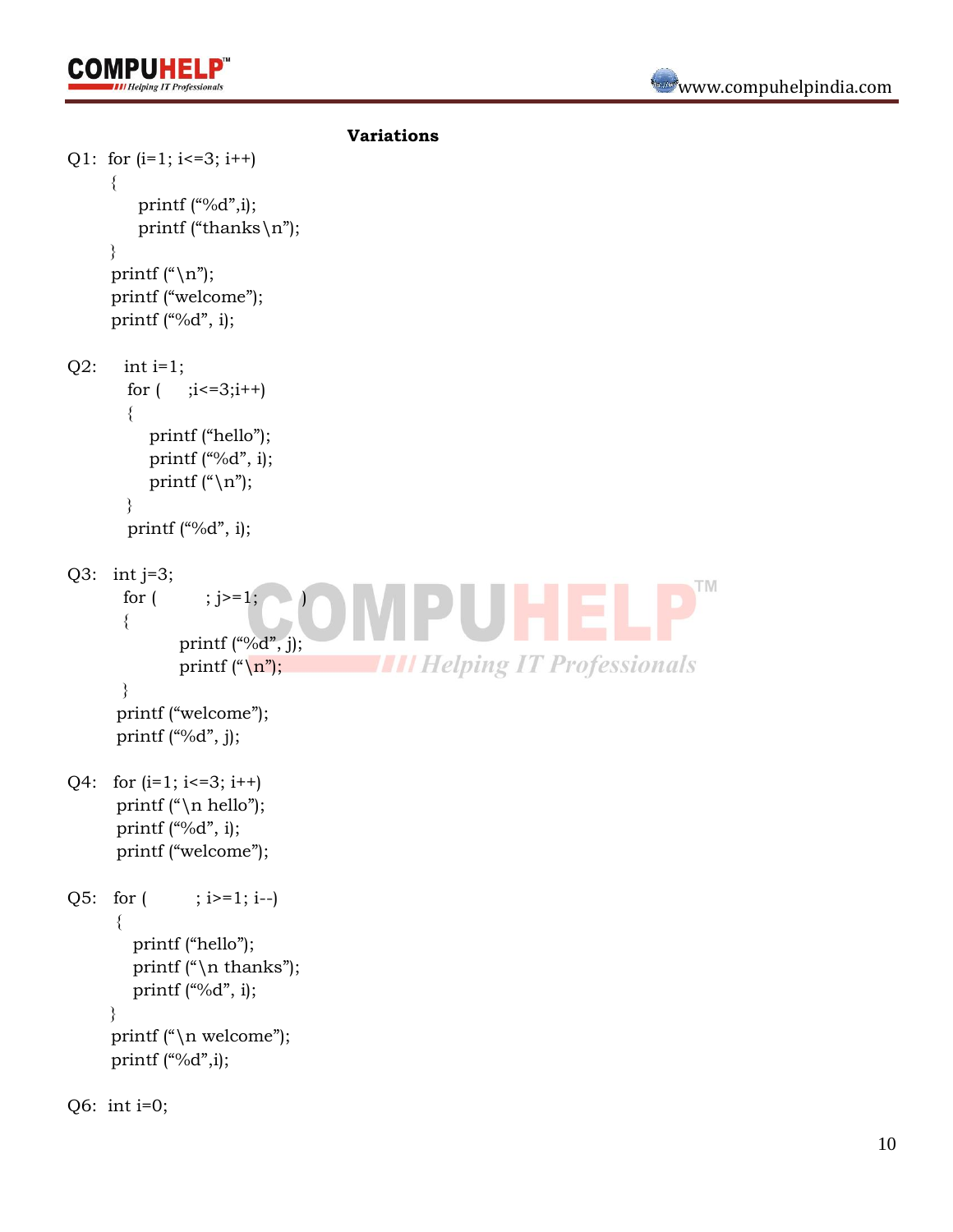```
For( ; ; ) {
          If(i<5)
               {printf("\nHello");
                       i^{++};
               }
       }
Q7: for(i=0; i<10; i++);
        {
               printf("\n\overline{p}",i);
       }
Q8: for(i=0;i>=5;i--)
        {
                printf("\n\langle n\%d",i;\right. }
Q9: int i=5;
       for(i=0; i>=5; i--)
                                                                                          TM
      {
               printf("\n\sqrt{n}\cdot d", i);
      }
                                           THE Helping IT Professionals
Q10: int i=9,ctr=0;
      for(<i>ctr</i><=i;i--){
       printf("%d",i);
        Ctr++;}
Q11: int i=-5,ctr=0;
       for(:,i++) if(i<ctr)
          {
          printf("%d",ctr);
          c++;
          }
Q12: int i=91;
       for(:,i--)if(i>0)printf("%d",i); printf("bye");
```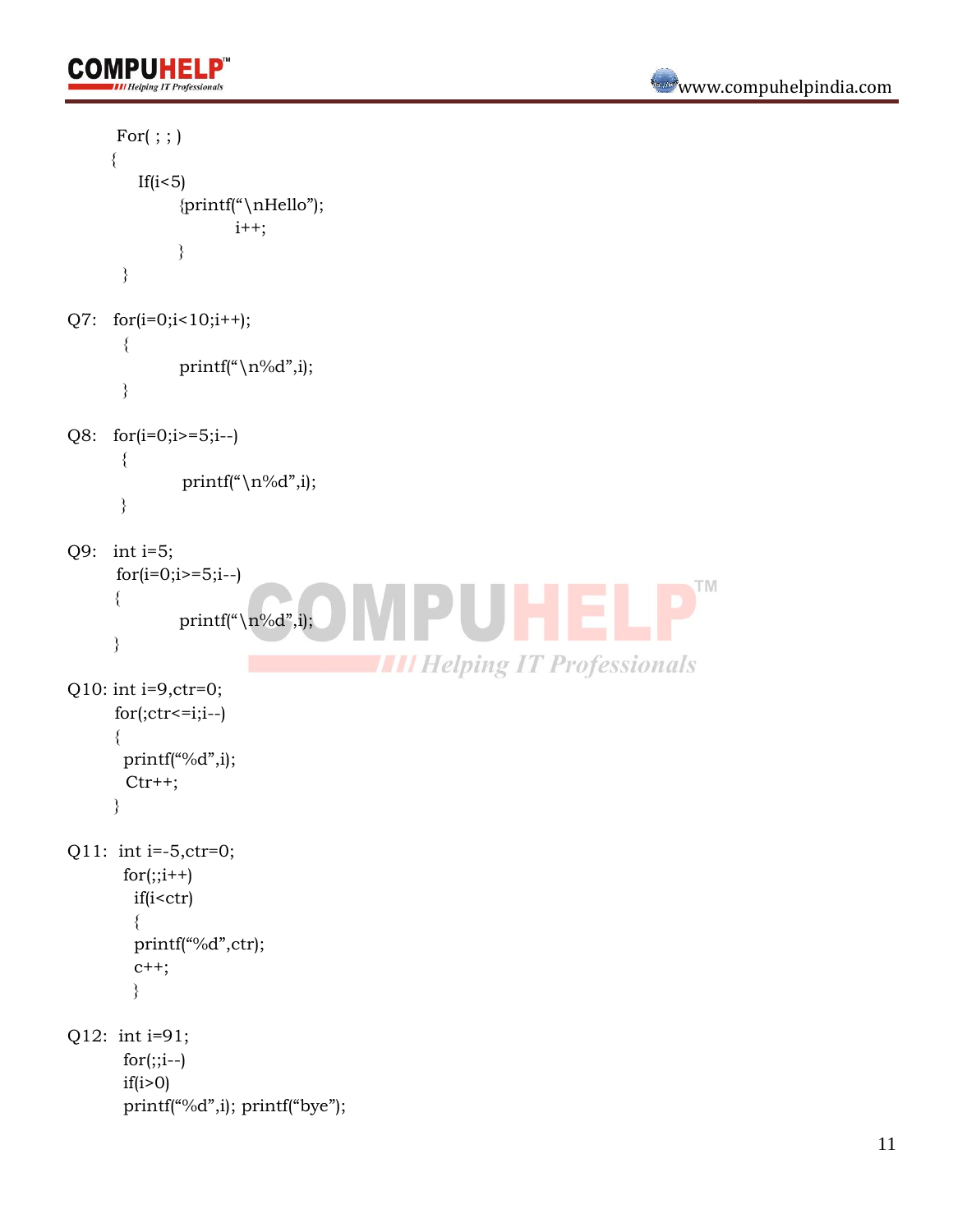

### **Single Dimension Arrays**

1. Write a program to accept an integer array of 5 elements from the user, and display the array. For e.g.: if the user enters the array 2 3 4 6 7, the output should be as follows:

**ENTER THE ARRAY ELEMENTS: 2 3 4 6 7**

**ELEMENT IS: 2 ELEMENT IS: 3 ELEMENT IS: 4 ELEMENT IS: 6 ELEMENT IS: 7**

2. Write a program to accept an integer array of 5 elements from the user and display the array elements in reverse order. For e.g.: if the array is 3 5 6 2 8 then the output should be:

## **ENTER THE ARRAY ELEMENTS: 3 5 6 2 8**

| <b>ELEMENT IS: 8</b> |                                     |
|----------------------|-------------------------------------|
| <b>ELEMENT IS: 2</b> |                                     |
| <b>ELEMENT IS: 6</b> |                                     |
| <b>ELEMENT IS: 5</b> |                                     |
| <b>ELEMENT IS: 3</b> |                                     |
|                      | <b>III Helping IT Professionals</b> |

3. Write a program to accept 2 integer arrays of the same size and copy the elements of the first array into the second array. The output should be as follows:

## **ENTER THE ARRAY ELEMENTS OF THE FIRST ARRAY: 2 3 4 5 1**

#### **THE COPY OF THE ARRAY IS: 2 3 4 5 1**

4. Write a program to accept 2 arrays of the same size and copy the reverse of the elements of the first array into the second array. The output should be as follows:

## **ENTER THE ARRAY ELEMENTS OF THE FIRST ARRAY: 2 3 4 5 1**

#### **THE REVERSE COPY OF THE ARRAY IS: 1 5 4 3 2**

5. Write a program to accept an integer array of 6 elements, display them, then add the elements of the array and display the sum. For e.g.: if the array is 2 4 1 5 6 3 then the output should be:

> **ENTER THE ARRAY ELEMENTS: 2 4 1 5 6 3 ELEMENT IS: 2 ELEMENT IS: 4 ELEMENT IS: 1**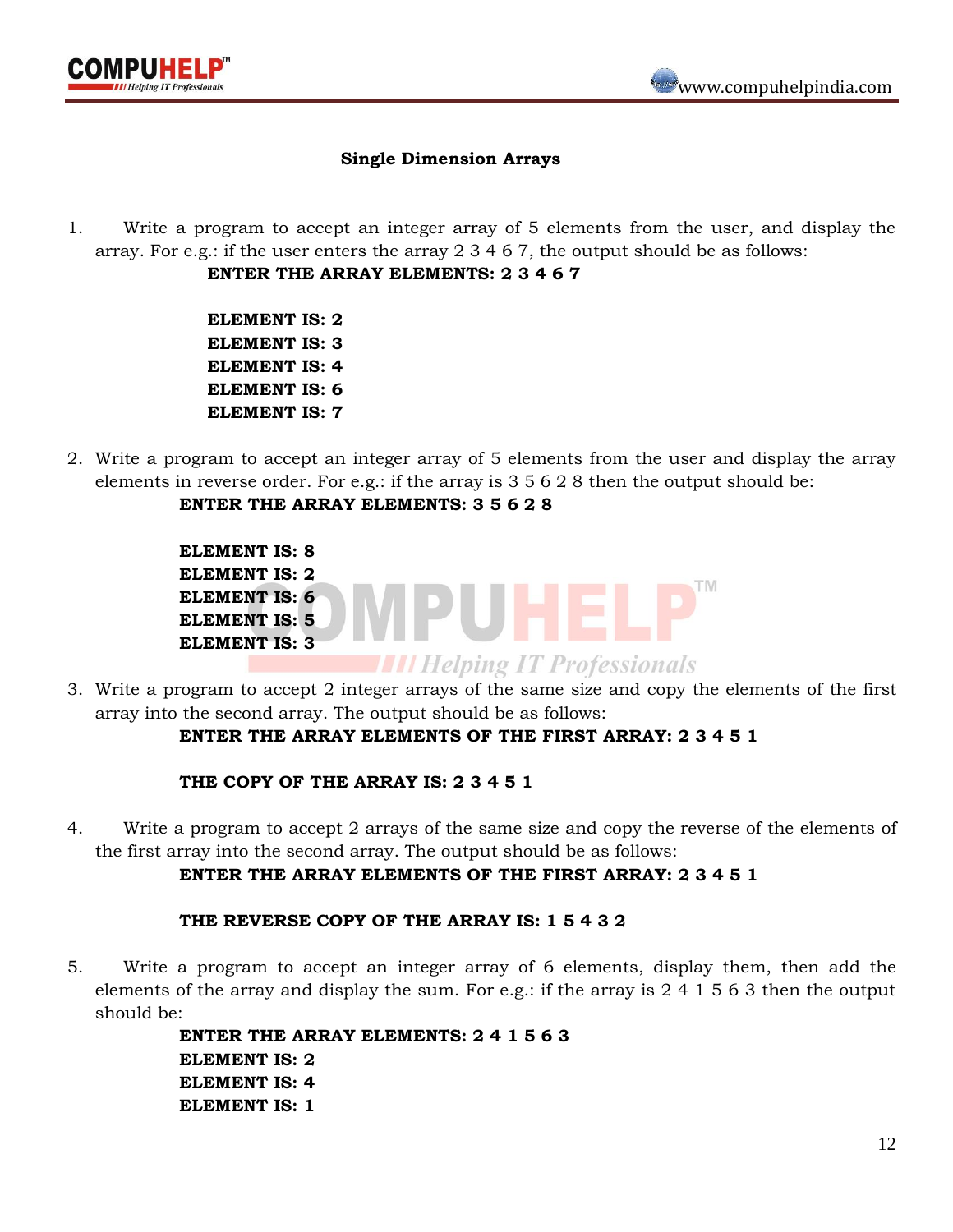



**ELEMENT IS: 5 ELEMENT IS: 6 ELEMENT IS: 3**

**THE SUM OF THE ELEMENTS IS:**  $2 + 4 + 1 + 5 + 6 + 3 = 21$ 

6. Write a program to accept 2 integer arrays of 5 elements from the user and display their elements. Then add the elements of the two arrays store their sum in another array and display the sum as a third array. The output should be:

**ENTER THE FIRST ARRAY ELEMENTS: 2 3 1 5 6**

**ENTER THE SECOND ARRAY ELEMENTS: 3 1 8 4 7 THE ELEMENTS OF THE FIRST ARRAY ARE: ELEMENT IS: 2 ELEMENT IS: 3 ELEMENT IS: 1 ELEMENT IS: 5 ELEMENT IS: 6 THE ELEMENTS OF THE SECOND ARRAY ARE: ELEMENT IS: 3 THE Helping IT Professionals ELEMENT IS: 1 ELEMENT IS: 8 ELEMENT IS: 4 ELEMENT IS: 7 THE SUM OF EACH ELEMENT OF THE TWO ARRAYS IS: ELEMENT IS: 5 ELEMENT IS: 4 ELEMENT IS: 9 ELEMENT IS: 9 ELEMENT IS: 13**

7. Write a program to accept 2 integer arrays of 5 elements from the user and display their elements. Then subtract the elements of the two arrays, store their differences in another array and display the subtraction as a third array. The output should be:

**ENTER THE FIRST ARRAY ELEMENTS: 2 4 1 5 6**

**ENTER THE SECOND ARRAY ELEMENTS: 3 1 8 4 7** 

**THE ELEMENTS OF THE FIRST ARRAY ARE:**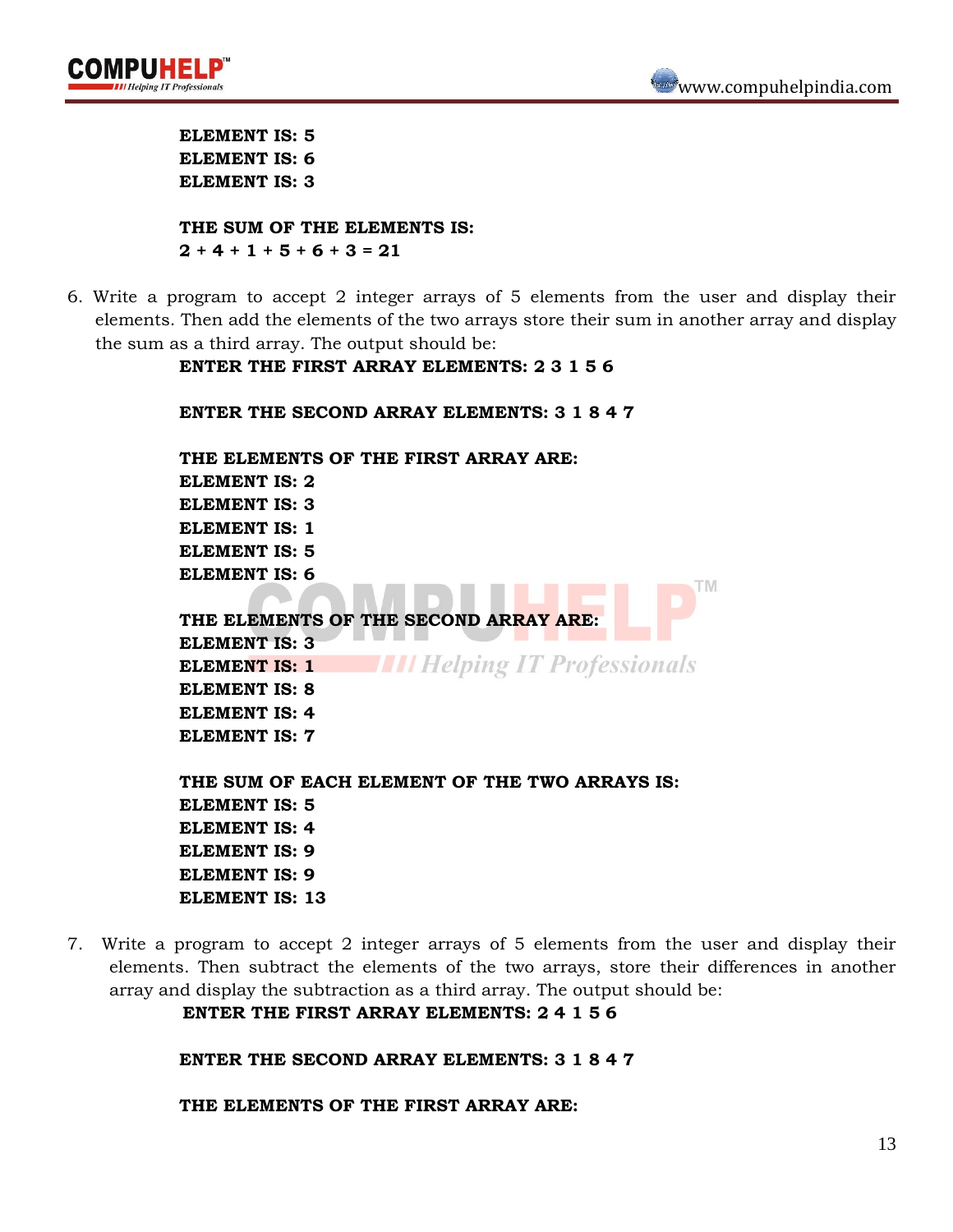



**ELEMENT IS: 2 ELEMENT IS: 4 ELEMENT IS: 1 ELEMENT IS: 5 ELEMENT IS: 6**

**THE ELEMENTS OF THE SECOND ARRAY ARE: ELEMENT IS: 3 ELEMENT IS: 1 ELEMENT IS: 8 ELEMENT IS: 4 ELEMENT IS: 7**

**THE DIFFERENCE OF EACH ELEMENT OF THE TWO ARRAYS IS: ELEMENT IS: -1 ELEMENT IS: 3 ELEMENT IS: -7 ELEMENT IS: 1 ELEMENT IS: -1**

8. Write a program to accept an integer array of 5 elements from the user and find the greatest element in the array and display it along with its position/location. The output should be:

**ENTER THE ARRAY ELEMENTS: 2 3 1 5 6**

**THE Helping IT Professionals** 

**THE ELEMENTS OF THE FIRST ARRAY ARE: ELEMENT 1: 2 ELEMENT 2: 3 ELEMENT 3: 1 ELEMENT 4: 5 ELEMENT 5: 6**

**THE GREATEST ELEMENT IS: 6**

#### **THE LOCATION IS: 5**

9. Write a program to accept an integer array of 5 elements from the user and find the smallest element in the array and display it along with its position/location. The output should be:

**ENTER THE ARRAY ELEMENTS: 2 4 1 5 6**

**THE ELEMENTS OF THE ARRAY ARE: ELEMENT 1: 2 ELEMENT 2: 4 ELEMENT 3: 1**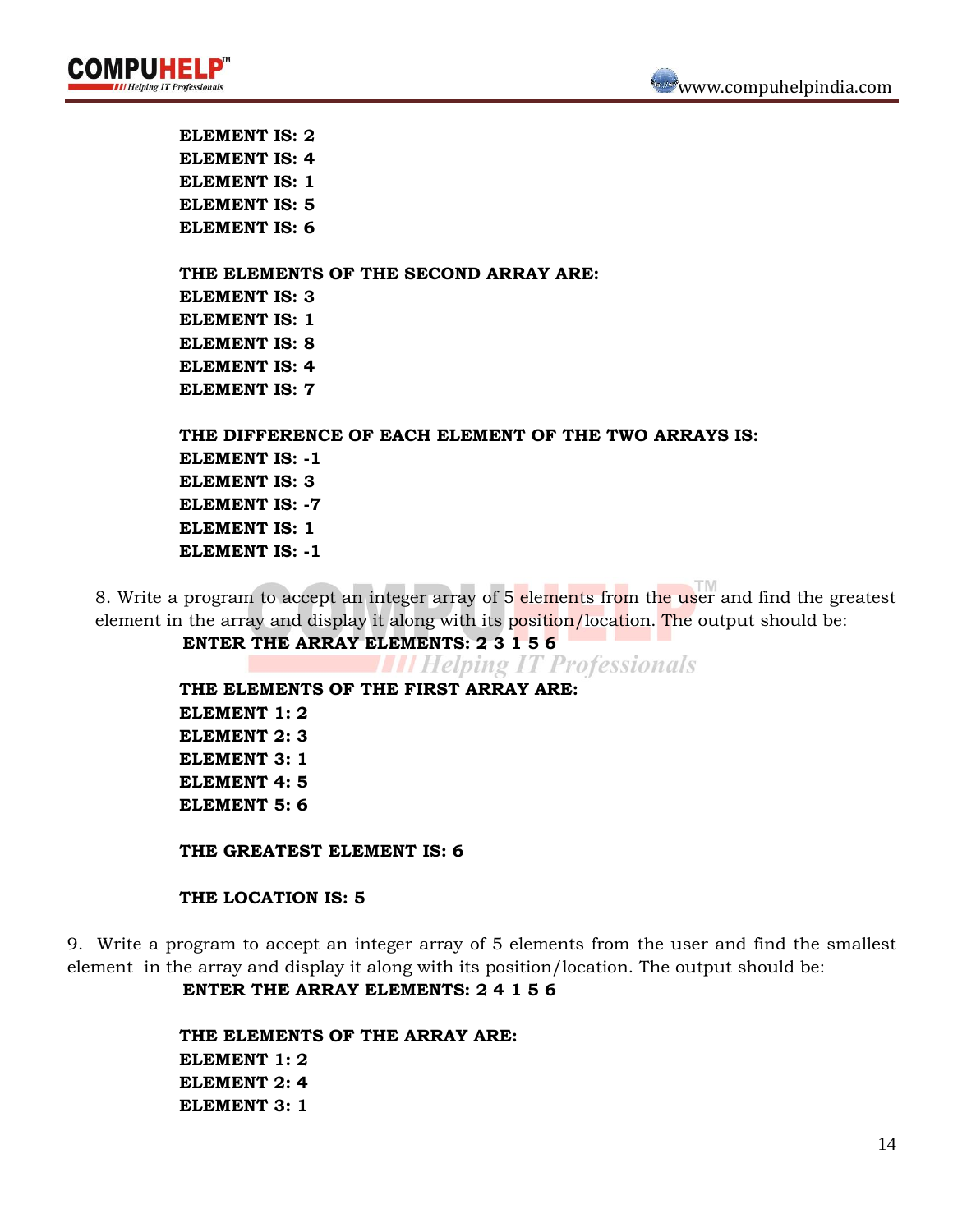



**ELEMENT 4: 5 ELEMENT 5: 6**

#### **THE SMALLEST ELEMENT IS: 1**

#### **THE LOCATION IS: 3**

10. Write a program to accept an integer array of 5 elements, display them. Then sort the array in ascending order and display the sorted array. The output should be:

#### **ENTER THE ARRAY ELEMENTS: 2 4 1 5 6**

| THE ELEMENTS OF THE ARRAY ARE: |                         |
|--------------------------------|-------------------------|
| <b>ELEMENT 1: 2</b>            |                         |
| <b>ELEMENT 2: 4</b>            |                         |
| <b>ELEMENT 3: 1</b>            |                         |
| ELEMENT 4: 5                   |                         |
| ELEMENT 5: 6                   |                         |
|                                |                         |
| THE SORTED ARRAY IS:           |                         |
| <b>ELEMENT 1: 1</b>            |                         |
| <b>ELEMENT 2: 2</b>            |                         |
| <b>ELEMENT 3: 4</b>            |                         |
| <b>ELEMENT 4:5</b>             |                         |
| <b>ELEMENT 5: 6</b>            | elping IT Professionals |

11. Write a program to accept an integer array of 5 elements, display them. Then sort the array in descending order and display the sorted array. The output should be:

#### **ENTER THE ARRAY ELEMENTS: 2 4 1 5 6**

**THE ELEMENTS OF THE ARRAY ARE: ELEMENT 1: 2 ELEMENT 2: 4 ELEMENT 3: 1 ELEMENT 4: 5 ELEMENT 5: 6 THE SORTED ARRAY IS: ELEMENT 1: 6 ELEMENT 2: 5 ELEMENT 3: 4 ELEMENT 4: 1 ELEMENT 5: 2**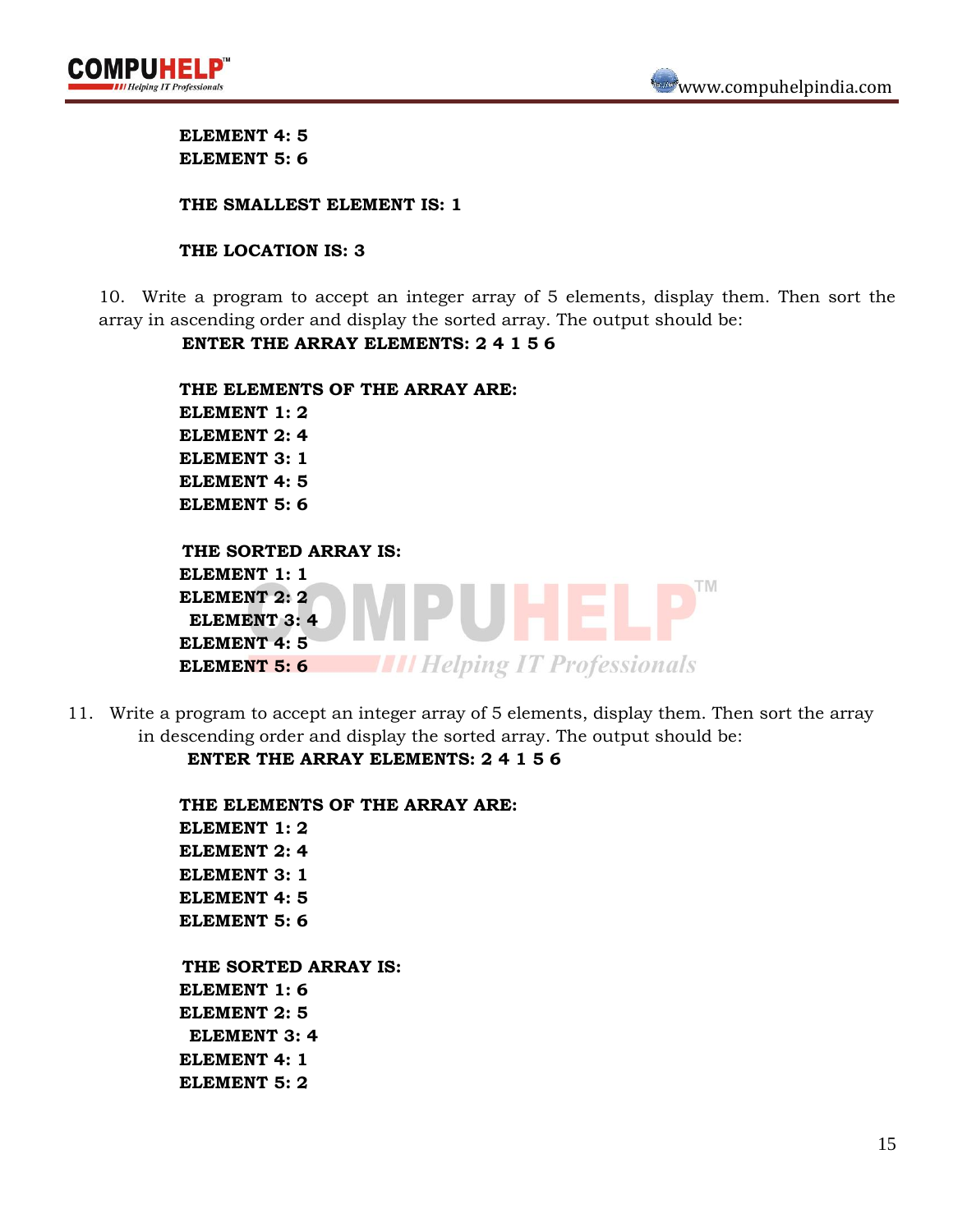

12. Write a program to accept an integer array of 5 elements from the user, display them. Then accept a number from the user and search that number in the array. If the number is found print "**NUMBER IS FOUND AT THE LOCATION------**" along with its location/position. If the number is not found print "**NUMBER IS NOT FOUND**".

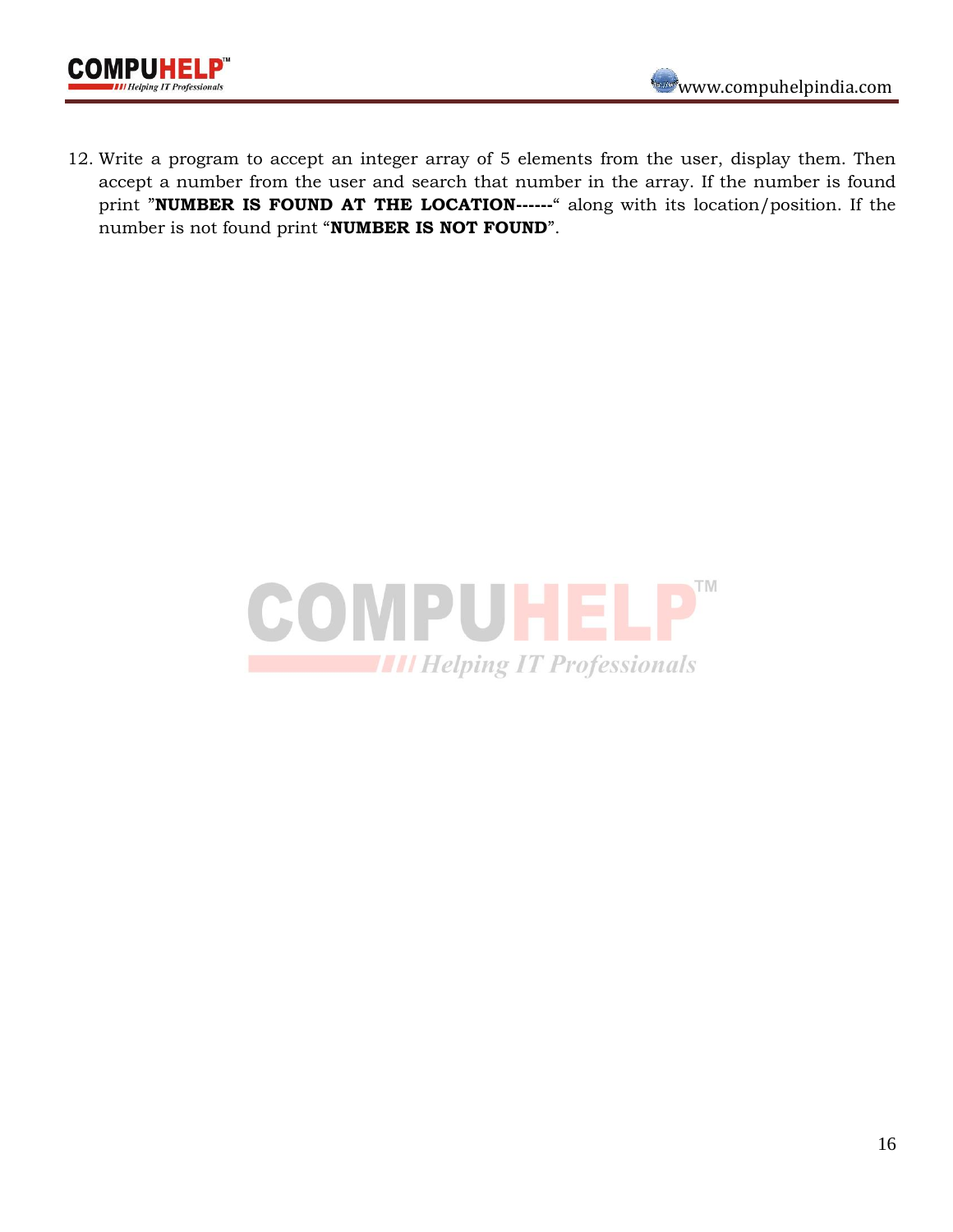

#### **Double Dimension Arrays**

- 1. What is a double dimension array? How does it look like? Explain it with a pictorial representation. What other name is given to double dimension arrays?
- 2. Write a program to accept a 3 X 3 matrix from the user and display the matrix. For e.g: if the user enters the array 2 3 4 6 7 9 1 4 2, the output should be as follows:

 **ENTER THE ELEMENTS: 2 3 4 6 7 9 1 4 2 THE ARRAY ELEMENTS ARE: 2 3 4 6 7 9 1 4 2** 

3. Write a program to accept two matrices of the same size and copy the elements of the first matrix into second matrix. The output should be as follows:

|     | ENTER THE ELEMENTS OF THE FIRST MATRIX: |
|-----|-----------------------------------------|
| 23  |                                         |
| 12  |                                         |
|     | THE COPY OF THE MATRIX IS:              |
| 23  | <b>Helping IT Professionals</b>         |
| 1 າ |                                         |

4. Write a program to accept two matrices of the same size and store the reverse of the first matrix into second matrix. The output should be as follows:

> **ENTER THE ELEMENTS OF THE FIRST MATRIX: 2 3 1 2 THE REVERSE COPY OF MATRIX IS: 2 1 3 2**

5. Write a program to accept a matrix and display its elements in the reverse order. The output should be as follows:

> **ENTER THE ELEMENTS OF THE MATRIX: 2 3 4 1 THE REVERSE OF MATRIX IS: 1 4 3 2**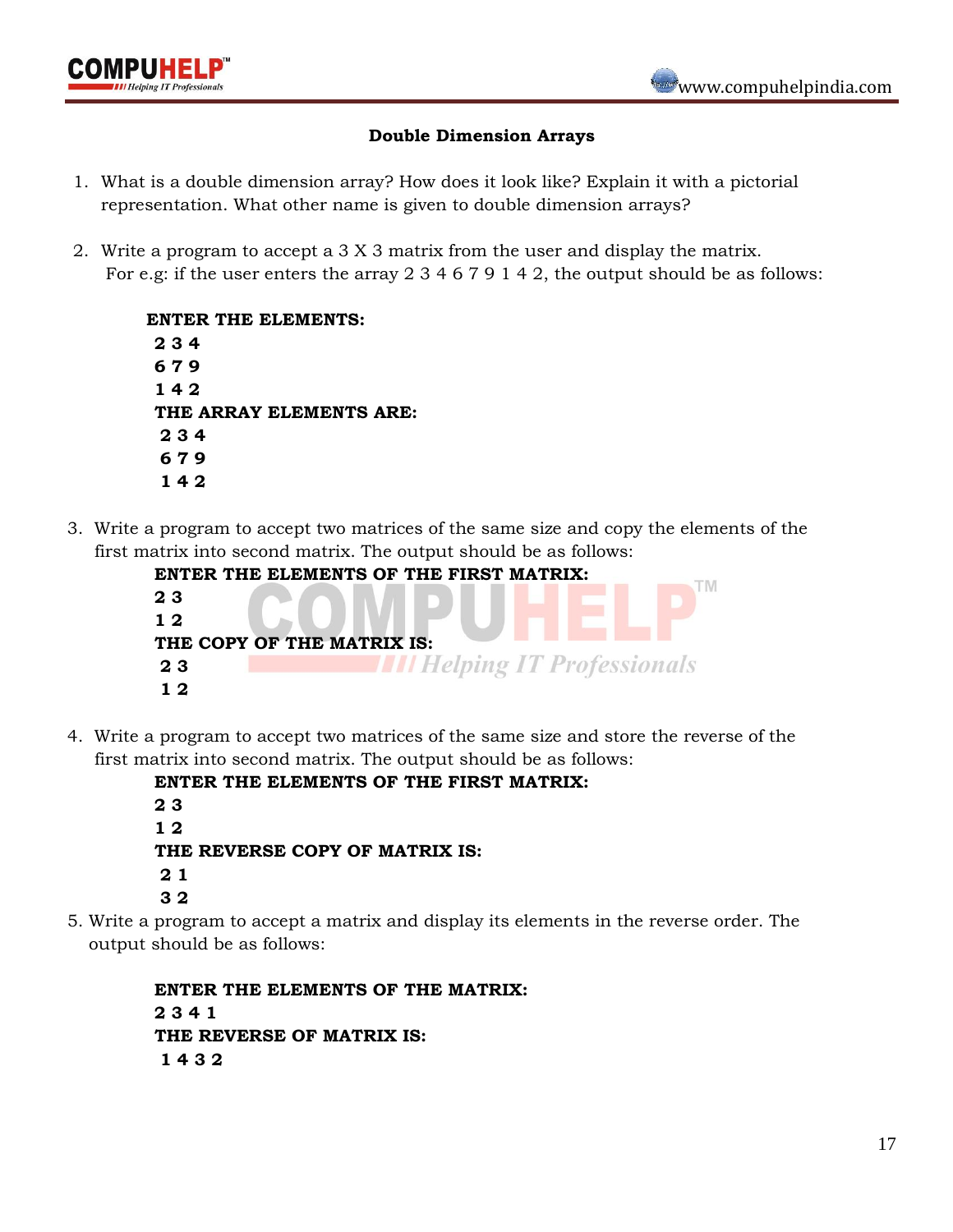TM



6. Write a program to accept a 2 x 2 matrix, display them and add the elements of the matrix and display the sum. For e.g. if the array is 2 4 1 5 then the output should be as follows:

```
 ENTER THE ELEMENTS OF THE MATRIX: 
2.4 1 5 
 THE SUM OF THE ELEMENTS IS: 
 2+4+1+5=12
```
7. Write a program to accept two 3 x 3 matrices from the user, display their elements, then add the elements of the two matrices store their sum in another matrix and display the third matrix. The output should be as follows:

> **ENTER THE FIRST MATRIX: 2 3 1 5 6 7 1 2 3 ENTER THE SECOND MATRIX: 3 1 8 4 7 6 5 4 3 THE SUM OF TWO MATRICES IS: 5 4 9 9 13 13 6 6 6**

8. Write a program to accept two 3 x 3 matrices from the user, display their elements, then subtract the elements of the two matrices store their subtraction in another matrix and display the third matrix. The output should be as follows:

```
 ENTER THE FIRST MATRIX: 
  2 3 1 5 6 7 1 2 3 
 ENTER THE SECOND MATRIX: 
  3 1 8 4 7 6 5 4 3
 THE SUBTRACTION OF TWO MATRICES IS:
  -1 2 -7
  1 -1 1
  -4 -2 0
```
9. Write a program to multiply two matrices. For multiplication of two matrices one must keep in mind that number of columns in the first matrix should be equal to the number of rows in the second matrix. The output should be as follows:

> **ENTER THE FIRST MATRIX: 2 3 4 1 3 6 ENTER THE SECOND MATRIX: 3 2 1 5**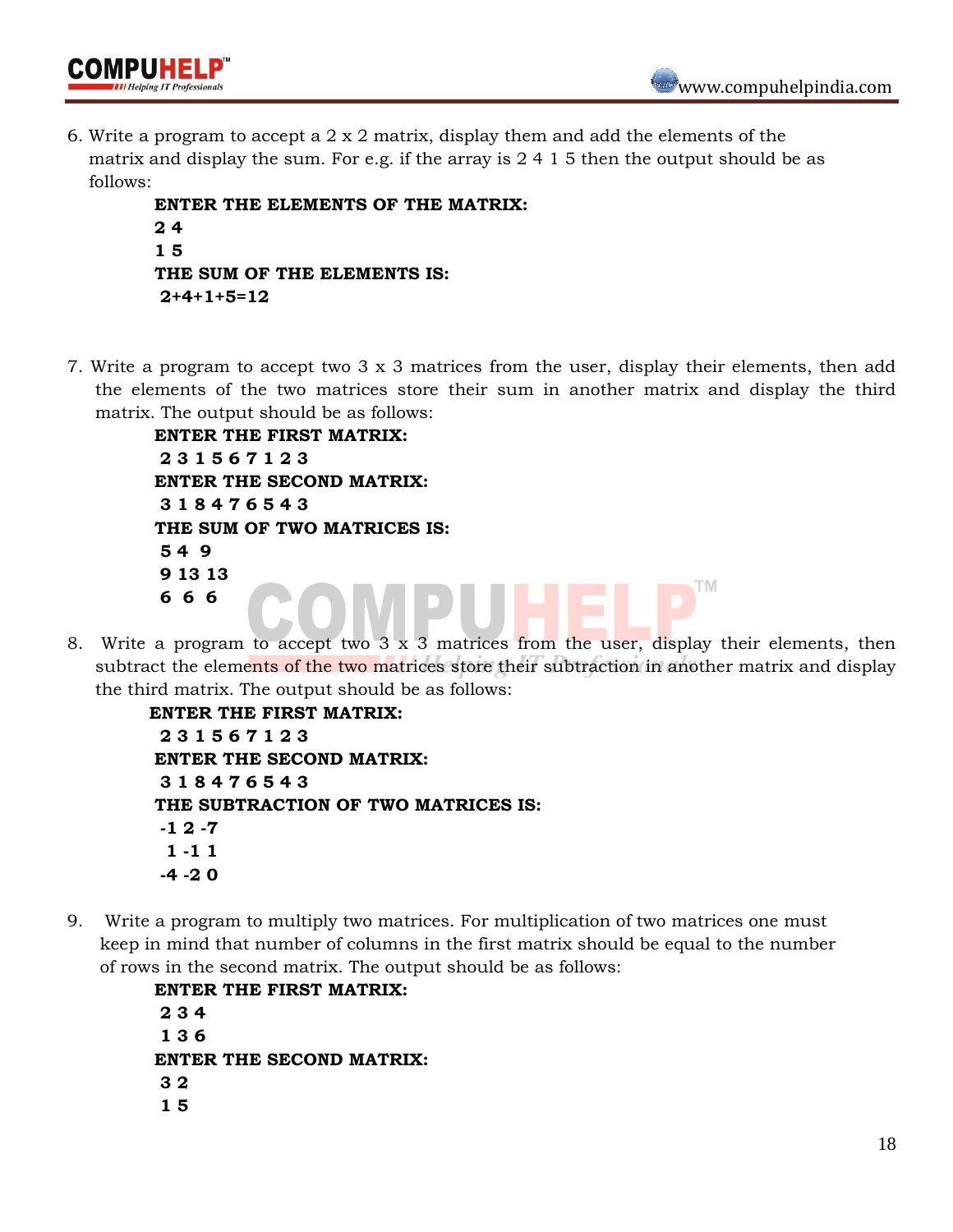IPUHEL

 **6 3 THE MULTIPLICATION IS: 33 31 18 35**

10. Write a program to accept  $2 \times 2$  matrix from the user and find the greatest element in the matrix and display it along with its row and column number. The output should be as follows:

```
 ENTER THE MATRIX: 
 2 4 1 5 
 THE ELEMENTS OF THE MATRIX ARE: 
 2 4
 1 5
 THE GREATEST ELEMENT IN THE MATRIX IS: 5 AND IS PRESENT IN ROW 
 2 AND COLUMN 2
```
11. Write a program to accept 2 x 2 matrixes from the user and find the smallest element in the matrix and display it along with its row and column number. The output should be as follows:

| <b>ENTER THE MATRIX:</b> |                                                            |
|--------------------------|------------------------------------------------------------|
| 2415                     |                                                            |
|                          | THE ELEMENTS OF THE MATRIX ARE:                            |
| 24                       |                                                            |
| 15                       | <b>III Helping IT Professionals</b>                        |
|                          | THE SMALLEST ELEMENT IN THE MATRIX IS: 1 AND IS PRESENT IN |
|                          | <b>ROW 2 AND COLUMN 1</b>                                  |

12. Write a program to transpose a matrix. Transpose means changing the rows into columns and columns into rows. The output should be as follows:

> **ENTER THE MATRIX: 2 4 1 5 THE TRANSPOSE IS: 2 1 4 5**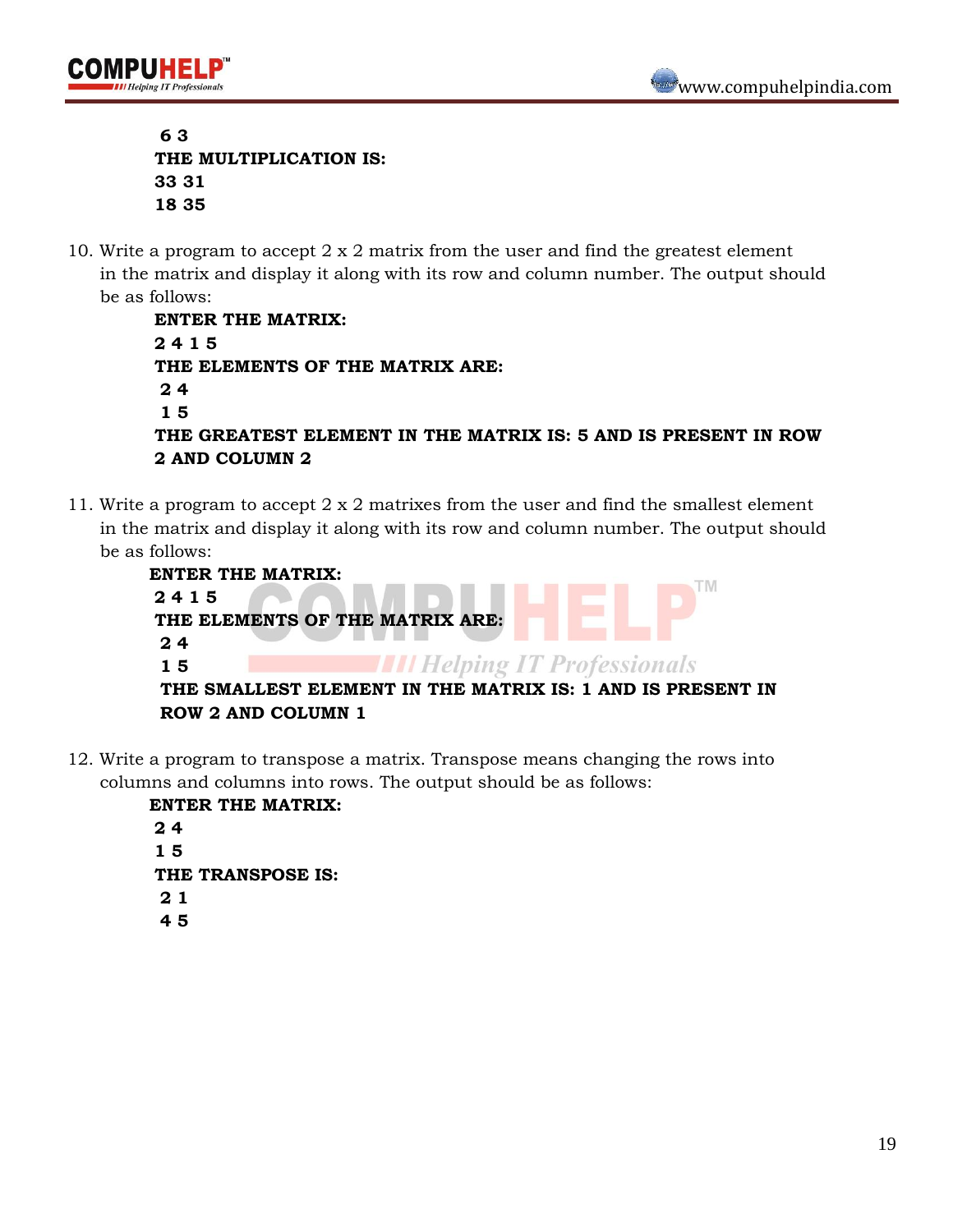

13. Write a program to accept two matrices from the user, display it. Then accept a number from the user and search that number in the matrix. If the number is found print "NUMBER IS FOUND AT LOCATION ……." along with its location/position. If the number is not found print "NUMBER IS NOT FOUND". For e.g.:

> **ENTER THE MATRIX: 2 3 1 6 4 6 7 9 8 THE MATRIX IS: 2 3 1 6 4 6 7 9 8 ENTER THE NUMBER TO BE SEARCHED: 7 NUMBER FOUND IN ROW 3 COLUMN 1**

**OMPUHEL** 

14. Write a program to accept two matrices of the same size and check whether each element of the first matrix matches the each element of the second matrix or not. If both are equal, then display "MATRICES ARE EQUAL".

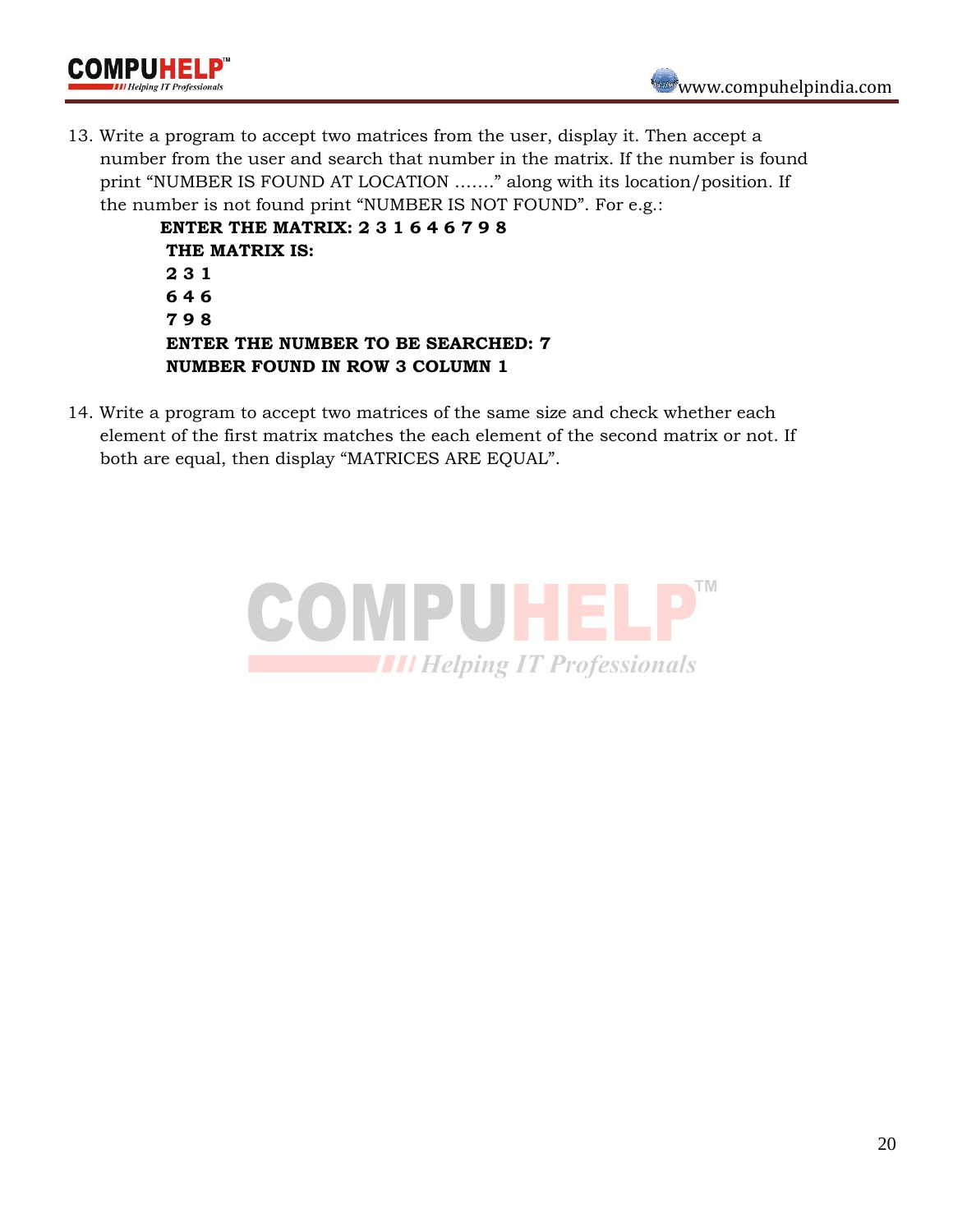

## **Character Array**

- 1. What is a character array? What is the collection of character known as?
- 2. What are the various input output functions for character arrays apart from scanf () and printf ()?
- 3. Write a program to accept a string from the user and display it.

**OUTPUT: ENTER A STRING: COMPUHELP THE STRING YOU ENTERED IS: COMPUHELP**

4. Write a program to accept a string from the user and display it in reverse.

 **OUTPUT: ENTER A STRING: COMPUHELP THE STRING YOU ENTERED IS: PLEHUPMOC**

5. Write a program to find the length of an entered string and display it as follows:

# **ENTER A STRING: COMPUHELP THE LENGTH OF THE STRING IS: 9**

6. Write a program to accept a string in upper case and convert it into lower case. The output should

be:

# **ENTER A STRING IN UPPER CASE: COMPUHELP THE STRING IN LOWER CASE: compuhelp** *T Professionals*

7. Write a program to accept a string in lower case and convert it into upper case. The output should

be:

# **ENTER A STRING IN LOWER CASE: compuhelp THE STRING IN UPPER CASE: COMPUHELP**

8 Write program to count and print the number of vowels in an entered string. The output should be as follows:

 **ENTER A STRING: COMPUHELP THE VOWELS ARE: O U E THE NUMBER OF VOWELS IS: 3**

9. Write a program to count and print the number of consonants in an entered string. The output should be as follows:

 **ENTER A STRING: COMPUHELP THE CONSONANTS ARE: CMPHLP THE NUMBER OF CONSONANTS ARE: 6**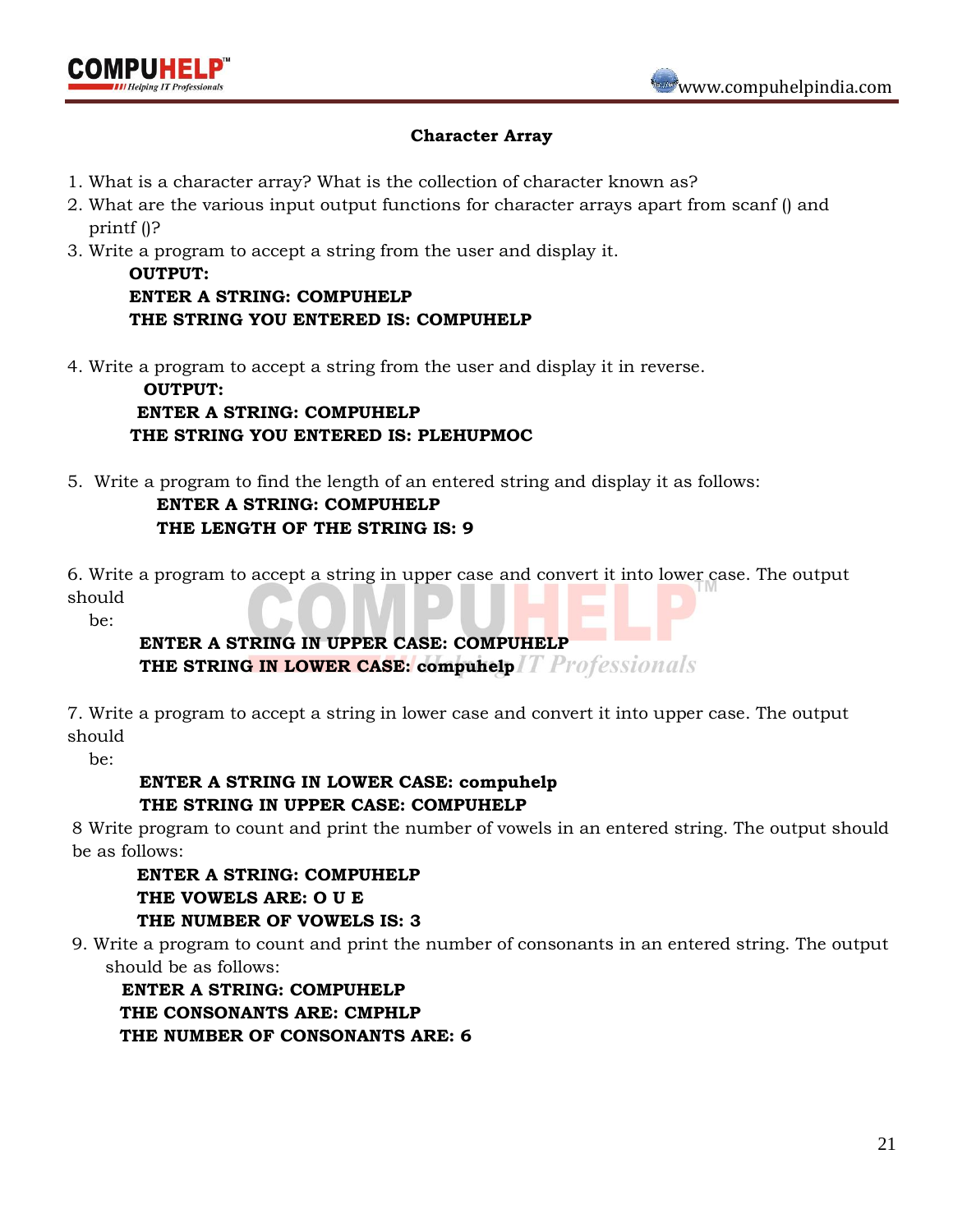



10. Write a program to accept two character arrays and copy the first string into second one. The output should be as follows:

 **ENTER THE STRING: COMPUHELP THE COPY OF STRING IS: COMPUHELP**

11. Write a program to find out the number of words in a sentence. The output should be: **ENTER A SENTENCE: COMPUHELP COMPUTER EDUCATION THE NUMBERS OF WORDS ARE: 3**

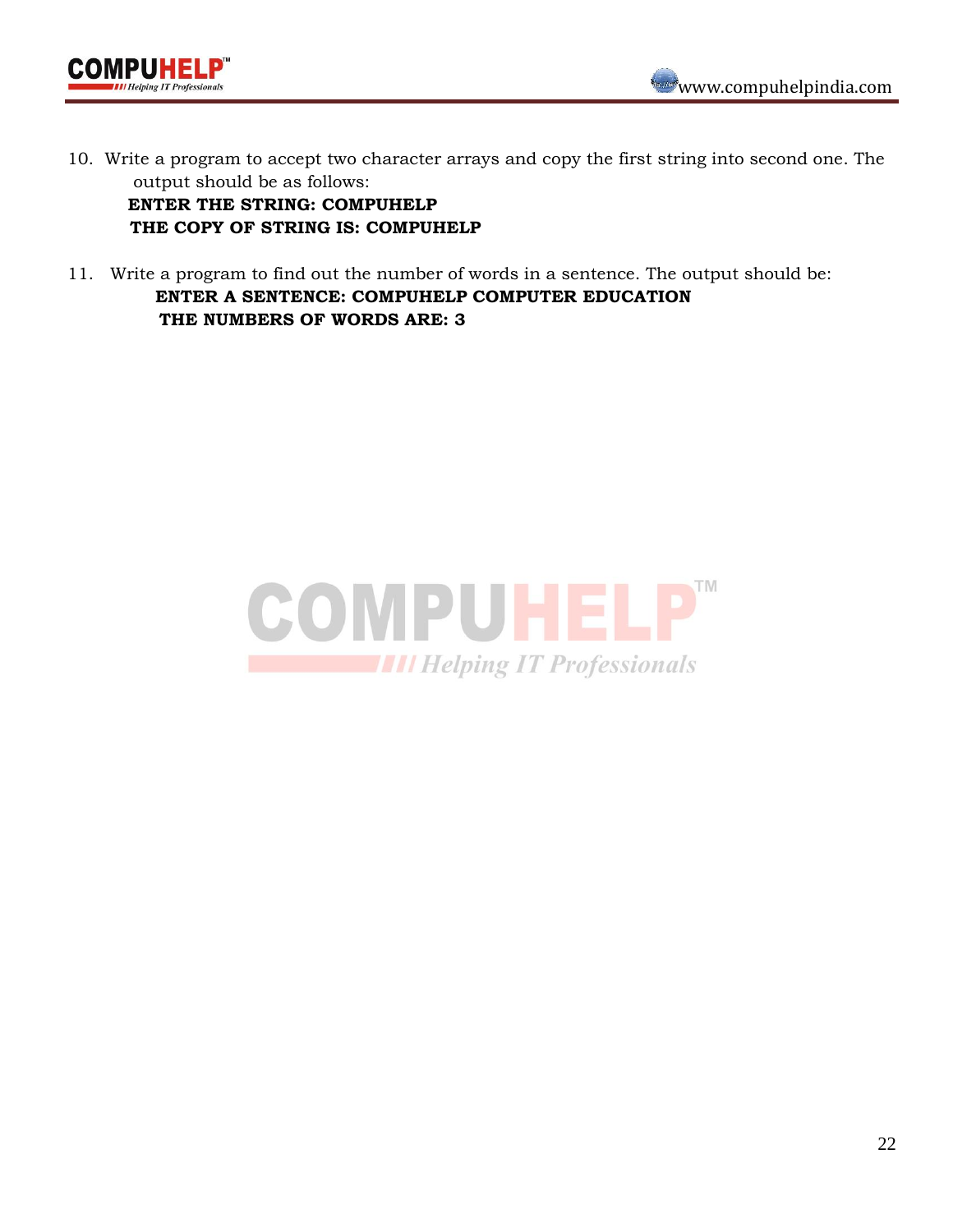



## **Functions**

- 1. What is function? Why do we need them? Explain with the help of pictorial diagrams.
- 2. What are the stages of the functions? What is the default return type of any function?
- 3. How is function declaration different from function definition?
- 4. How many types of functions are provided by the c language? Explain.
- 5. How many different types of user-defined functions we can make?
- 6. What is the use of main ( ) in a program? What will happen, if there is no main ( ) in our Program?
- 7. What is calling and called function?

8. Write a function sum ( ) to calculate the sum of four numbers and display the sum. Neither does

the function return any value nor accepts any value. The output should be as follows:

 **ENTER FIRST NUMBER: 3 ENTER SECOND NUMBER: 4 ENTER THIRD NUMBER: 2 ENTER THIRD NUMBER: 1 THE SUM OF ALL NUMBERS IS: 10**

- 9. Write a program which contains the following functions performing all arithmetic operations:
	- Add ( ) function to add two numbers
	- Sub () function to subtract the smaller number from the greater one.
	- Div () function to divide the greater number from the smaller one

Mull () - function to multiply two numbers ping IT Professionals

If mull ( ) function is called for instance, the output should be as following:

# **ENTER FIRST NUMBER: 3 ENTER SECOND NUMBER: 4 THE PRODUCT OF THE TWO NUMBERS IS: 12**

- 10. What do you mean by arguments? What other name can you give to arguments?
- 11. Write a function odd ( ) to display all the odd numbers from 1to n, where n is the ending number passed as arguments to the function. The output should be as follows:

 **ENTER THE NUMBER: 8 THE ODD SERIES IS: 1 3 5 7**

12. Write a function even ( ) to display all the even numbers from 1 to n, where n is the ending number passed as an argument to the function. The output should be as follows:

 **ENTER THE NUMBER: 8 THE EVEN SERIES IS: 2 4 6 8**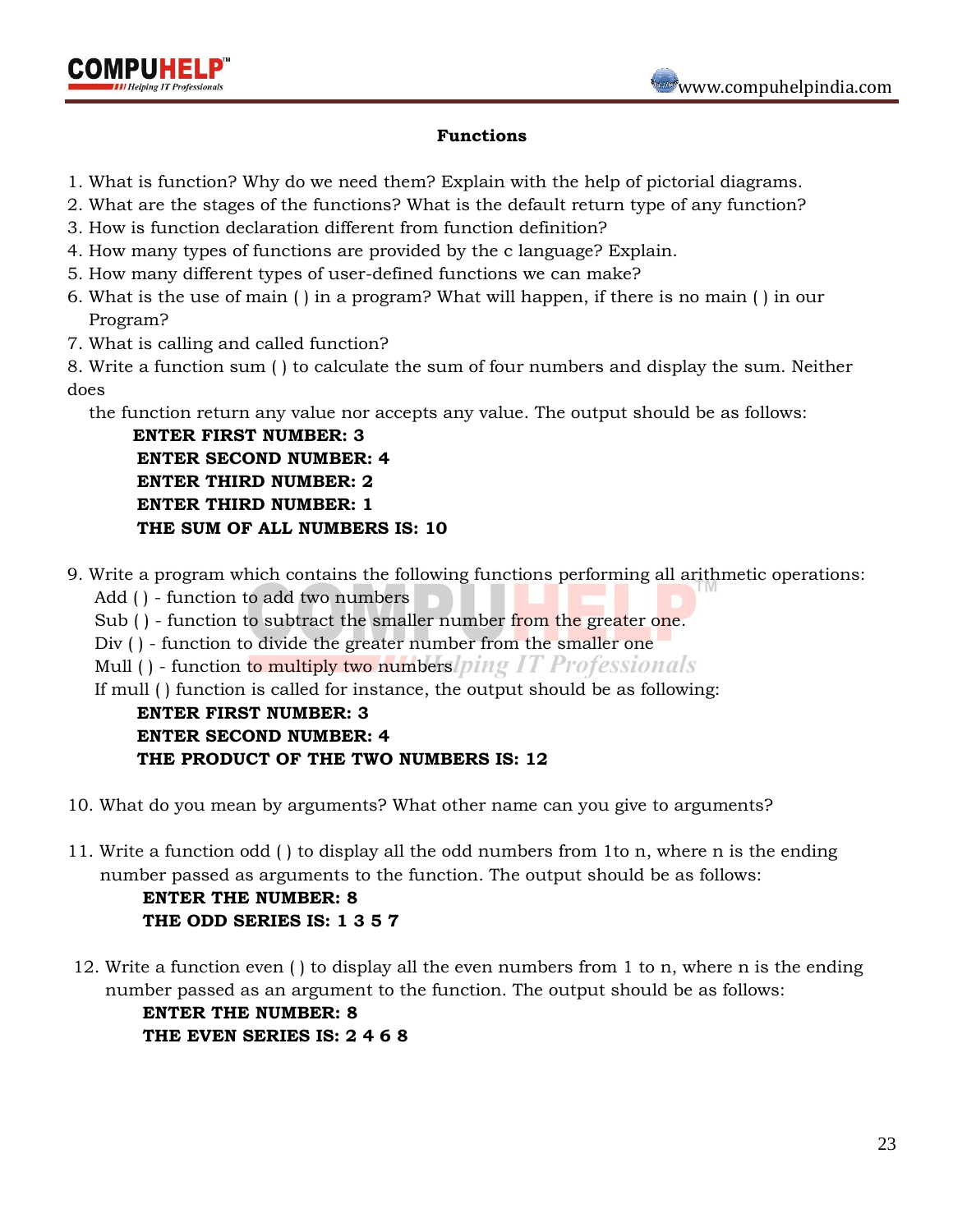

TM



## 13.Write a program for following output:

# **ENTER A CHARACTER: \$ \$\$\$\$\$\$\$\$\$\$\$\$\$\$\$\$\$\$\$\$\$\$\$\$\$\$\$\$\$\$\$\$\$\$\$\$\$\$\$\$\$\$\$\$\$\$\$\$\$\$\$\$\$\$\$\$\$\$\$\$\$**

14. Write a function series ( ) which accept two values as arguments. One value is the starting value of the series and the second value is the ending value of the series. The function prints

all

 the numbers from the starting value till the ending value. The output should be as follows:  **ENTER THE STARTING VALUE: 5**

 **ENTER THE ENDING VALUE: 15 THE SERIES IS: 5 6 7 8 9 10 11 12 13 14 15**

- 15. Write a function named is\_pos\_neg ( ) which accepts a number and calculates if the entered number is positive or negative.
- 16. Write a function Fibonacci ( ) to generate the Fibonacci series **till** "n" numbers, where n is an integer passed as argument to the function. The output should be:

 **Enter the number: 9 Fibonacci series: 0 1 1 2 3 5 8** 

17. Write a function to upper () which accepts a single alphabet in lower case and converts that alphabet into upper case. The output should be as follows:

**ENTER AN ALPHABET IN LOWER CASE: k** *Frofessionals*  **THE ALPHABET IN UPPER CASE IS: K**

18. Write a function to\_lower ( ) which accepts a single alphabet in upper case and converts that alphabet into lower case. The output should be as follows:

# **ENTER AN ALPHABET IN UPPER CASE: K THE ALPHABET IN LOWER CASE IS: k**

19. Write a function to generate the following series till "n", where n is an integer passed as an argument to the function. The output should be as follows:

## **ENTER A NUMBER: 5 SERIES: 1+4+9+16+25=55**

20. What is the use of the return statement? Where is the return statement placed? Maximum how

many values can be returned to a function?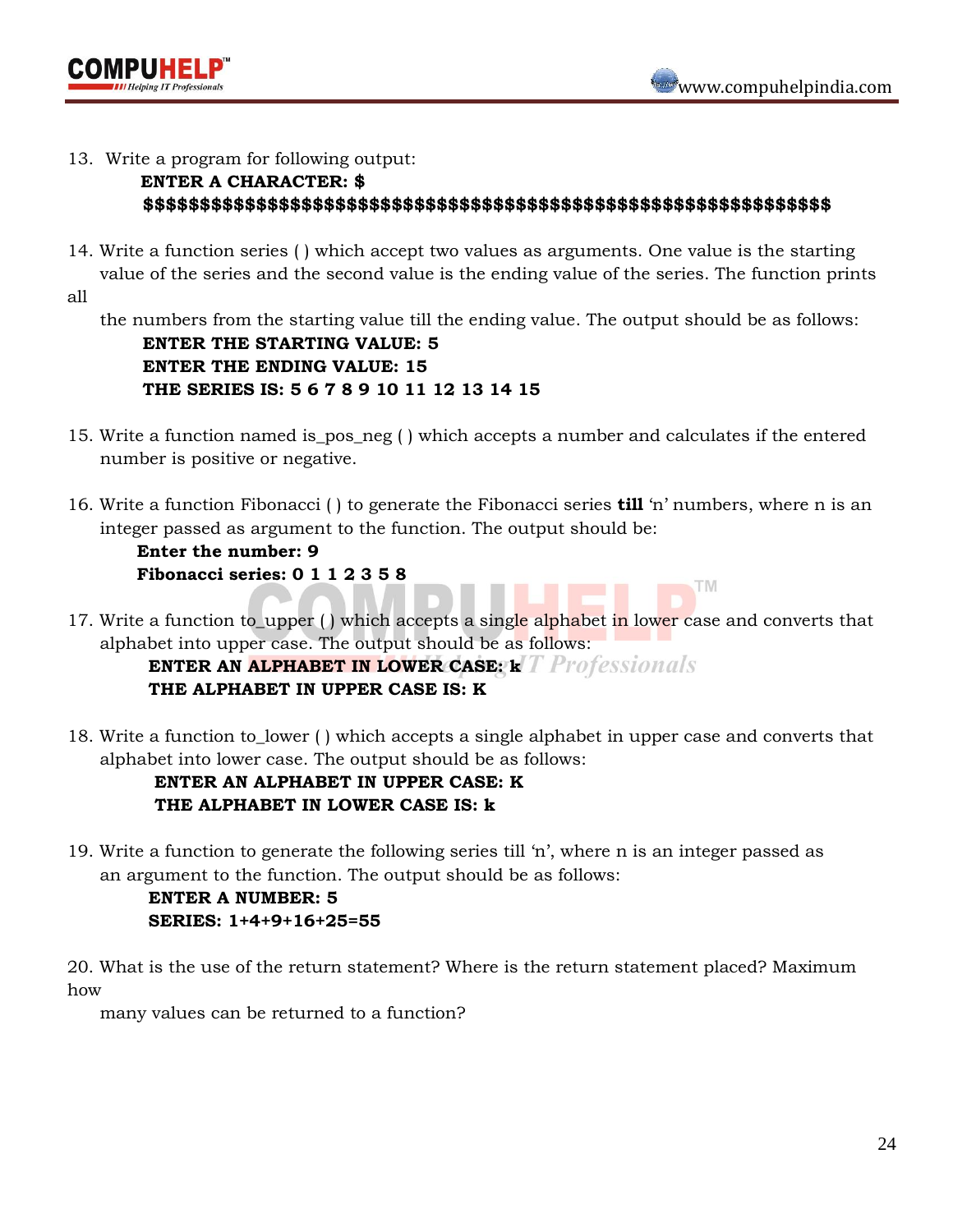

21. Write a function factorial( ) which calculates the factorial of a number given as an argument to the function and returns the value of that factorial of that number to the calling function. The output should be should be as follows:

 **ENTER A NUMBER: 5 THE FACTORIAL IS: 5\*4\*3\*2\*1=120**

22. Write a function swap ( ) which accepts two numbers as arguments and swaps the value of these two variables. The output should be as follows:

> **ENTER FIRST NUMBER: 5 ENTER SECOND NUMBER: 8 THE VALUE OF THE NUMBERS BEFORE SWAPPIG IS: FIRST: 5 SECOND: 8 THE VALUES AFTER SWAPPING IS: FIRST: 8 SECOND: 5.**

- 23. What do you mean by recursion? Write a program for finding out the factorial of a number illustrating the concept of recursion in it. **TM**
- 24. Write a function fact(), that through recusrsion, prints the series of factorial. The output should

**THE Helping IT Professionals** be should be as follows:

 **ENTER A NUMBER: 5 THE FACTORIAL IS: 5\*4\*3\*2\*1=120**

25. What are the most commonly used in-built functions for input and output? Name the files which contain their definition.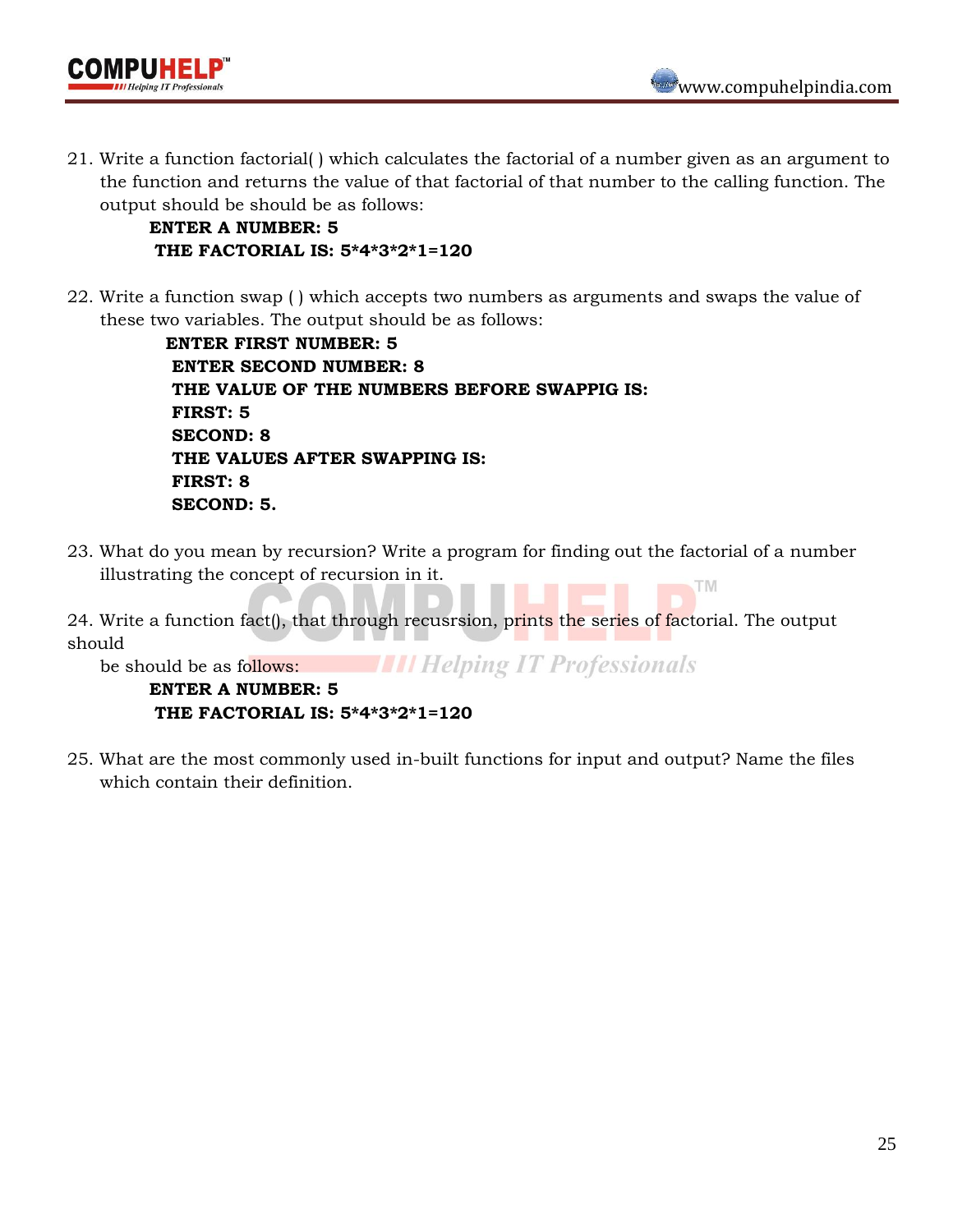



- 1. What are pointers? Why do we need them?
- 2. What are the stages of pointers? What is the data type of pointers? How much memory do they occupy?
- 3. What does this mean?

int \*ptr;

- 4. Enter two numbers from the user, add them through pointers and display their sum through pointers.
- 5. Swap the values of two variables through pointers.
- 6. Write a program to enter an array of 5 elements. Through pointers reverse them and display them.
- 7. Write a program to enter an array of 5 elements. Through pointers add the elements, and display them.
- 8. Write a program to enter two arrays of 5 elements. Through pointers add the two arrays, copy the result in third array and display them.
- 9. Write a program to print the series till the user wants starting from 0 through pointers.
- 10.Write a program to add the elements of a 3x3 matrix through pointers.
- 11.Write the output for the following program:

```
void main( )
{
int *ptr;
cin>>*ptr;
                            IIII Helping IT Professionals
cout<<*ptr;
getch( );
}
```
12.Write the output for the following program:

```
void main( )
{
int num1,*ptr;
cin>>num1;
cout<<*ptr;
cout<<ptr;
cout<<&ptr;
cout<<&num1;
getch( );
}
```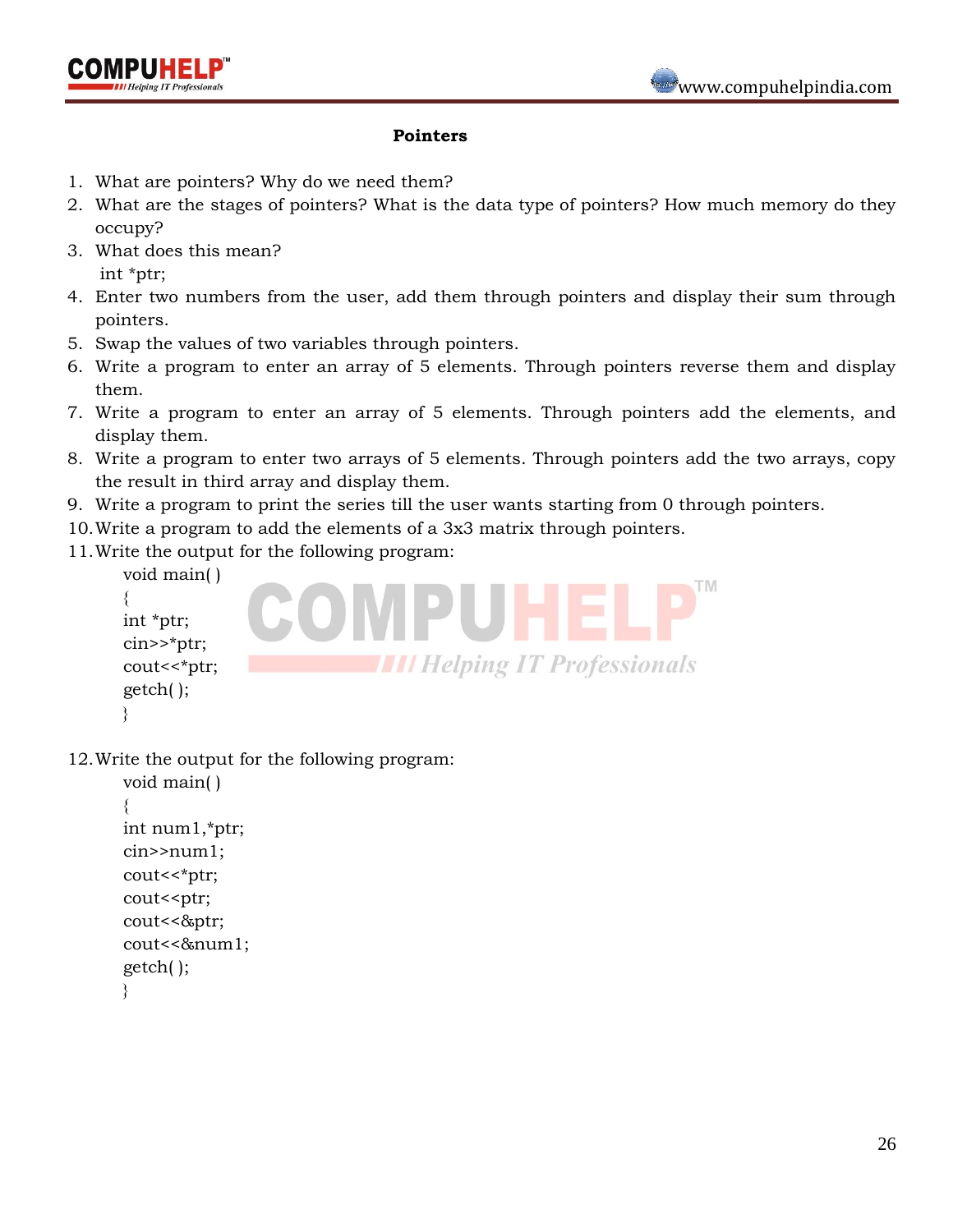



13.Write the output for the following program:

```
void main( )
{
int num1,*ptr,**ptr1,***ptr2;
ptr=&num1;
ptr1=&ptr;
ptr2=&ptr1;
cin>>num1;
cout<<*ptr;
cout<<ptr;
cout<<&ptr;
cout<<&num1;
cout<<*ptr1;
cout<<&ptr1;
cout<<**ptr1;
cout<<*ptr2;
cout<<&ptr2;
cout<<**ptr2;
cout<<***ptr2;
             COMPUHELP™
getch( );
}THE Helping IT Professionals
```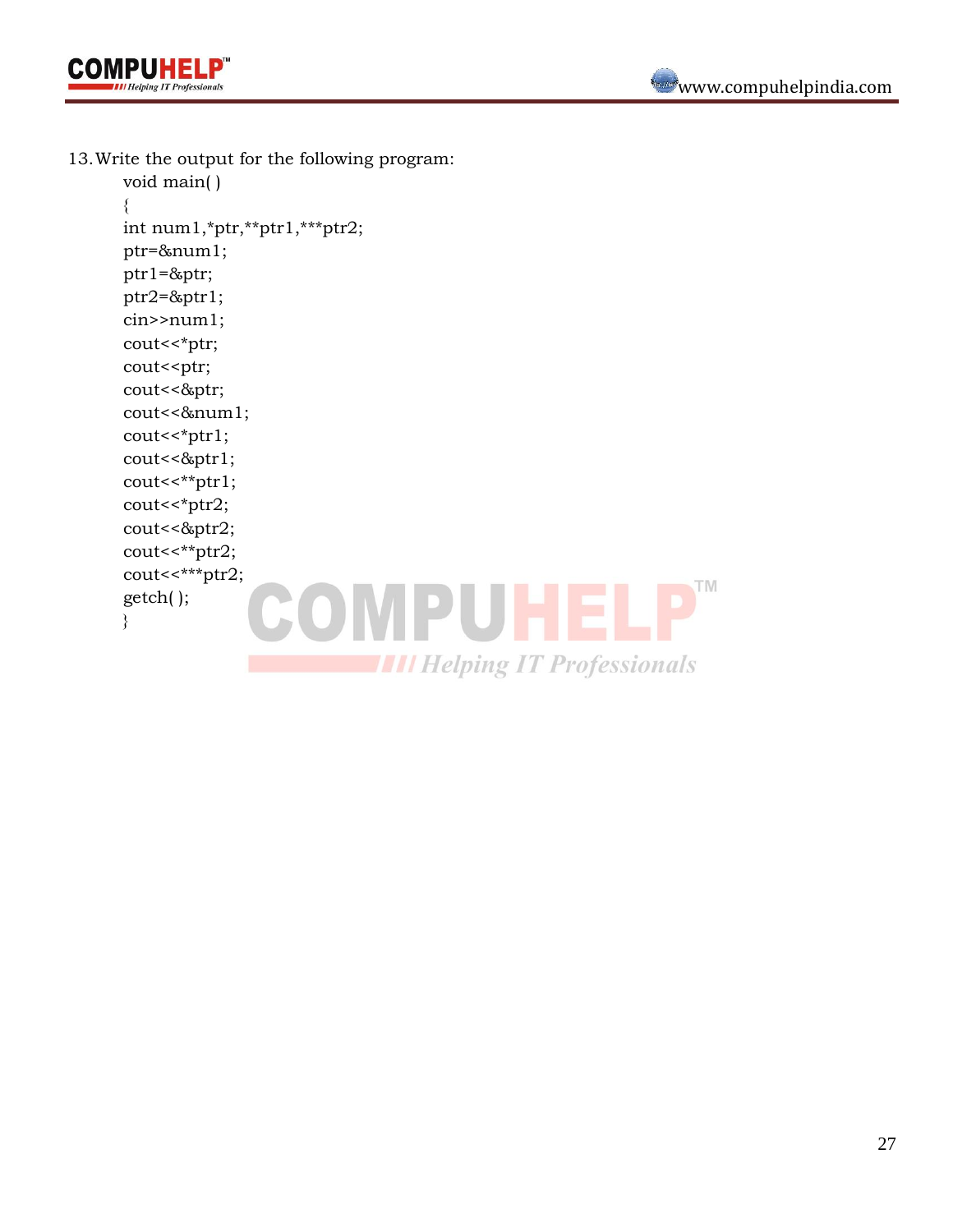

#### **Structures**

- Q1 Write a program to input rollno, name and fees of a student and display the output.
- Q2 Write a program to input the rollno and marks of a student in five subjects and display the output.
- Q3 Write a program to find the average marks of nine subjects through structures.
- Q4 Write a program to input the details of 5 employees using array of structures and print them back.
- Q5 Write a program to find percentage of five subjects of five students.
- Q6 Write a program to find the percentage of five subjects through pointers.
- Q7 Write a program to find the percentage of five subjects of five students through pointers.
- Q8 Write a program to pass a structure to a function by reference.